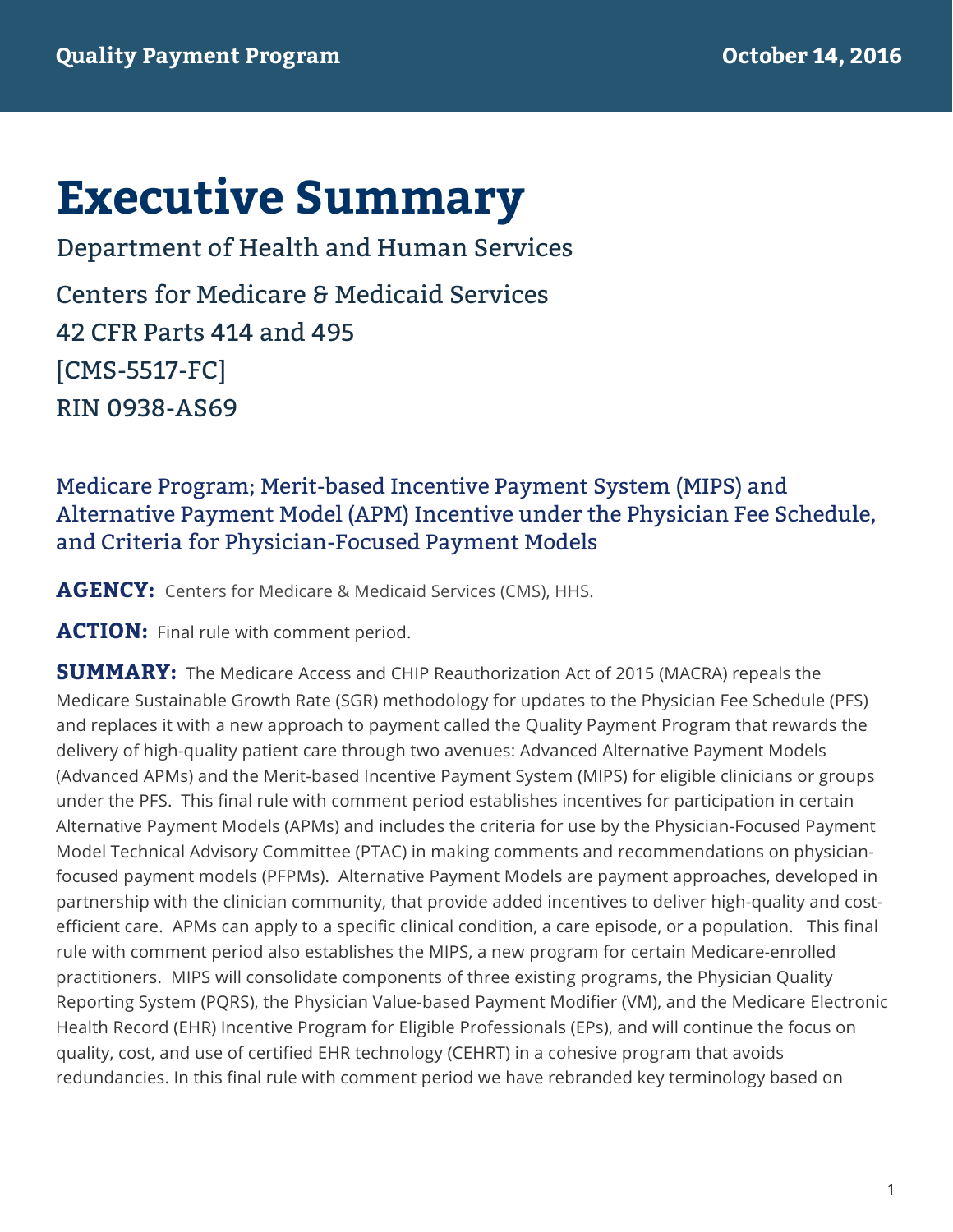feedback from stakeholders, with the goal of selecting terms that will be more easily identified and understood by our stakeholders.

 **DATES:** Effective date: The provisions of this final rule with comment period are effective on January 1, 2017.

 **Comment date:** To be assured consideration, comments must be received at one of the addresses provided below, no later than 5 p.m., 60 days after the date of filing for public inspection.

 **ADDRESSES:** In commenting, please refer to file code CMS-5517-FC. Because of staff and resource one of four ways (please choose only one of the ways listed): limitations, we cannot accept comments by facsimile (FAX) transmission. You may submit comments in

- 1. Electronically. You may submit electronic comments on this regulation to https://www.regulations.gov. Follow the "Submit a comment" instructions.
- 2. By regular mail. You may mail written comments to the following address ONLY:

Centers for Medicare & Medicaid Services,

Department of Health and Human Services,

Attention: CMS-5517-FC,

P.O. Box 8013,

Baltimore, MD 21244-8013.

Please allow sufficient time for mailed comments to be received before the close of the comment period.

3. By express or overnight mail. You may send written comments to the following address ONLY:

Centers for Medicare & Medicaid Services,

Department of Health and Human Services,

Attention: CMS-5517-FC,

Mail Stop C4-26-05,

7500 Security Boulevard,

Baltimore, MD 21244-1850.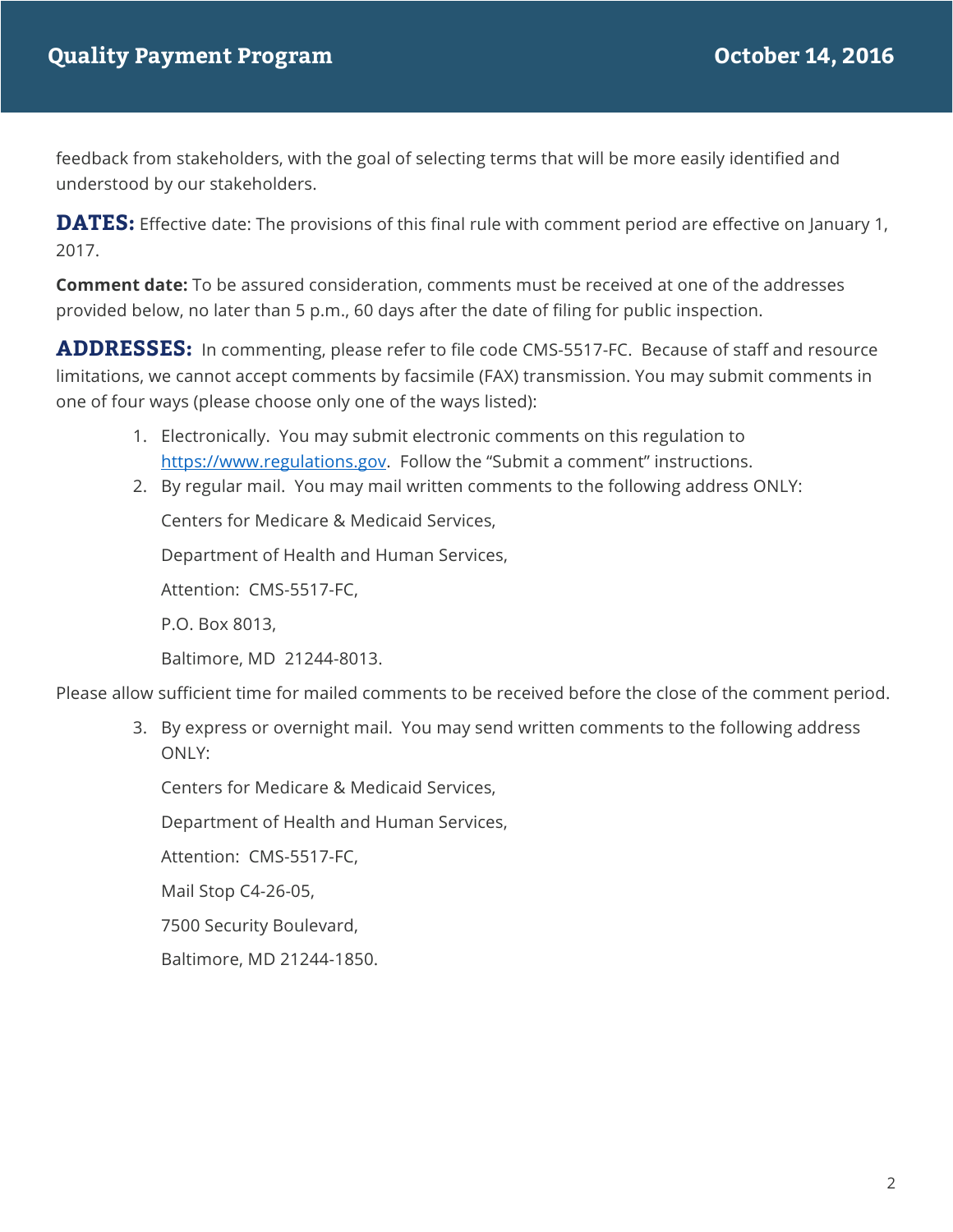- 4. By hand or courier. Alternatively, you may deliver (by hand or courier) your written comments ONLY to the following addresses prior to the close of the comment period:
	- a) For delivery in Washington, DC--

 Centers for Medicare & Medicaid Services, Department of Health and Human Services, Room 445-G, Hubert H. Humphrey Building, Washington, DC 20201 200 Independence Avenue, SW.,

 (Because access to the interior of the Hubert H. Humphrey Building is not readily available to persons without Federal government identification, commenters are encouraged to leave their comments in the CMS drop slots located in the main lobby of the building. A stamp-in clock is available for persons wishing to retain a proof of filing by stamping in and retaining an extra copy of the comments being filed.)

b) For delivery in Baltimore, MD—

Centers for Medicare & Medicaid Services,

Department of Health and Human Services,

7500 Security Boulevard,

Baltimore, MD 21244-1850.

If you intend to deliver your comments to the Baltimore address, call telephone number (410) 786 7195 in advance to schedule your arrival with one of our staff members.

 Comments erroneously mailed to the addresses indicated as appropriate for hand or courier delivery may be delayed and received after the comment period.

 For information on viewing public comments, see the beginning of the "SUPPLEMENTARY INFORMATION" section.

## **FOR FURTHER INFORMATION CONTACT:**

Molly MacHarris, (410) 786-4461, for inquiries related to MIPS.

James P. Sharp, (410) 786-7388, for inquiries related to APMs.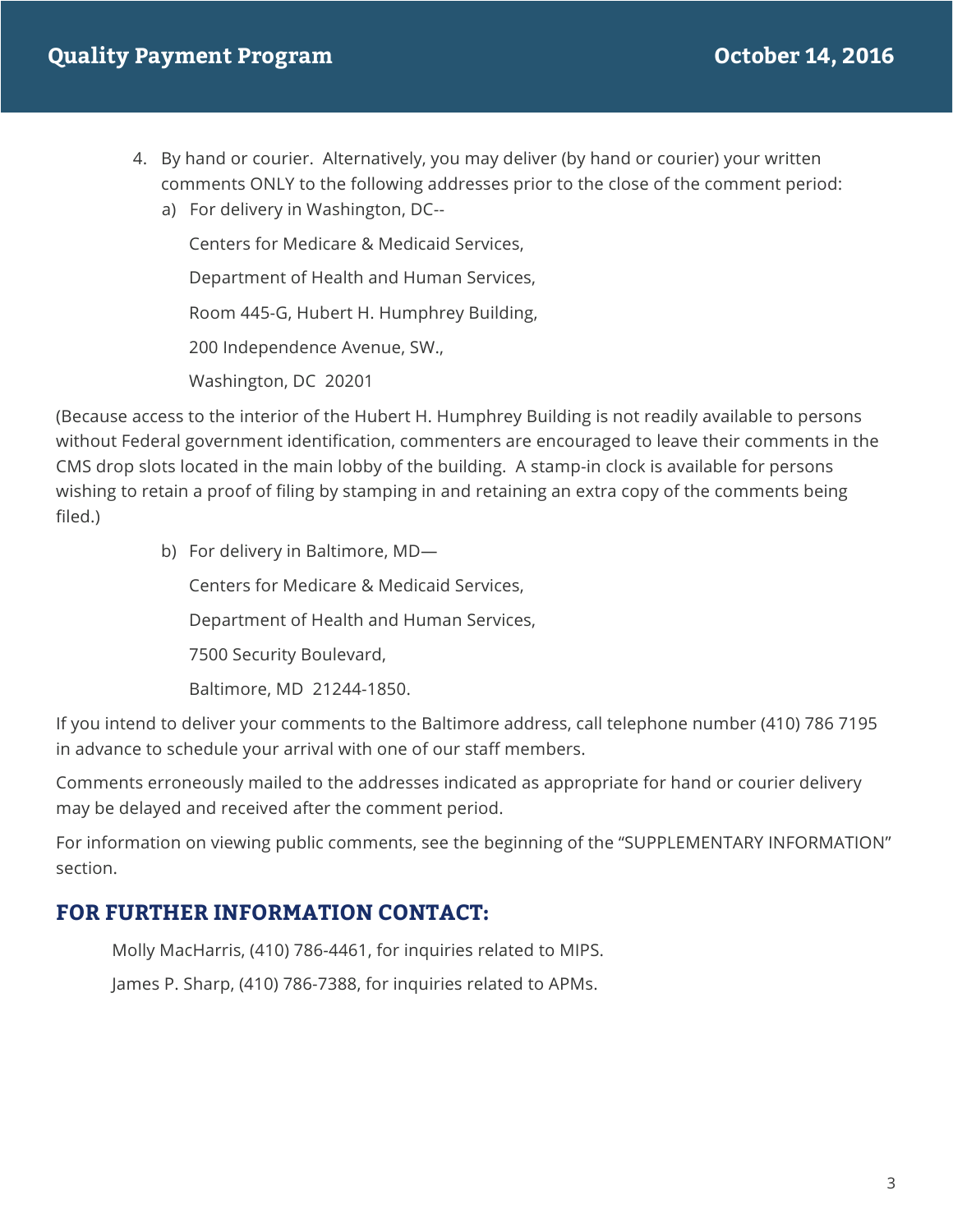## **1. Overview**

 The Medicare Access and CHIP Reauthorization Act of 2015 (MACRA) (Pub. L. 114 10, enacted April 16, 2015), amended title XVIII of the Social Security Act (the Act) to repeal the Medicare Sustainable Growth Rate, to reauthorize the Children's Health Insurance Program, and to strengthen Medicare access by policies to improve physician and other clinician payments by changing the way Medicare incorporates quality measurement into payments and by developing new policies to address and incentivize participation in Alternative Payment Models (APMs). These unified policies to promote greater value within the healthcare system are referred to as the Quality Payment Program. improving physician and other clinician payments and making other improvements. This rule finalizes

 The MACRA, landmark bipartisan legislation, advances a forward-looking, coordinated framework for health care providers to successfully take part in the CMS Quality Payment Program that rewards value and outcomes in one of two ways:

- Advanced Alternative Payment Models (Advanced APMs).
- Merit-based Incentive Payment System (MIPS).

 The MACRA marks a milestone in efforts to improve and reform the health care system. Building off of the successful coverage expansions and improvements to access under the Patient Protection and Affordable Care Act (Affordable Care Act), the MACRA puts an increased focus on the quality and value of care delivered. By implementing MACRA to promote participation in certain APMs, such as the Shared Saving Program, Medical Home Models, and innovative episode payment models for cardiac and joint care, and by paying eligible clinicians for quality and value under MIPS, we support the nation's progress toward achieving a patient-centered health care system that delivers better care, smarter spending, and healthier people and communities. By driving significant changes in how care is delivered to make the health care system more responsive to patients and families, we believe the Quality Payment Program supports eligible clinicians in improving the health of their patients, including encouraging interested eligible clinicians in their successful transition into APMs. To implement this vision, we are finalizing a program that emphasizes high-quality care and patient outcomes while minimizing burden on eligible clinicians and that is flexible, highly transparent, and improves over time with input from clinical practices. To aid in this process, we have sought feedback from the health care community through various public avenues and solicited comment through the proposed rule. As we establish policies for addition, we are aware of the diversity of clinician practices in their experience with quality-based payments. As a result of these factors, we expect the Quality Payment Program to evolve over multiple years in order to achieve our national goals. In the early years of the program, we will begin by laying the groundwork for expansion towards an innovative, outcome-focused, patient-centered, resource-effective health system. Through a staged approach, we can develop policies that are operationally feasible and made in consideration of system capabilities and our core strategies to drive progress and reform efforts. effective implementation of the MACRA, we do so with the explicit understanding that technology, infrastructure, physician support systems, and clinical practices will change over the next few years. In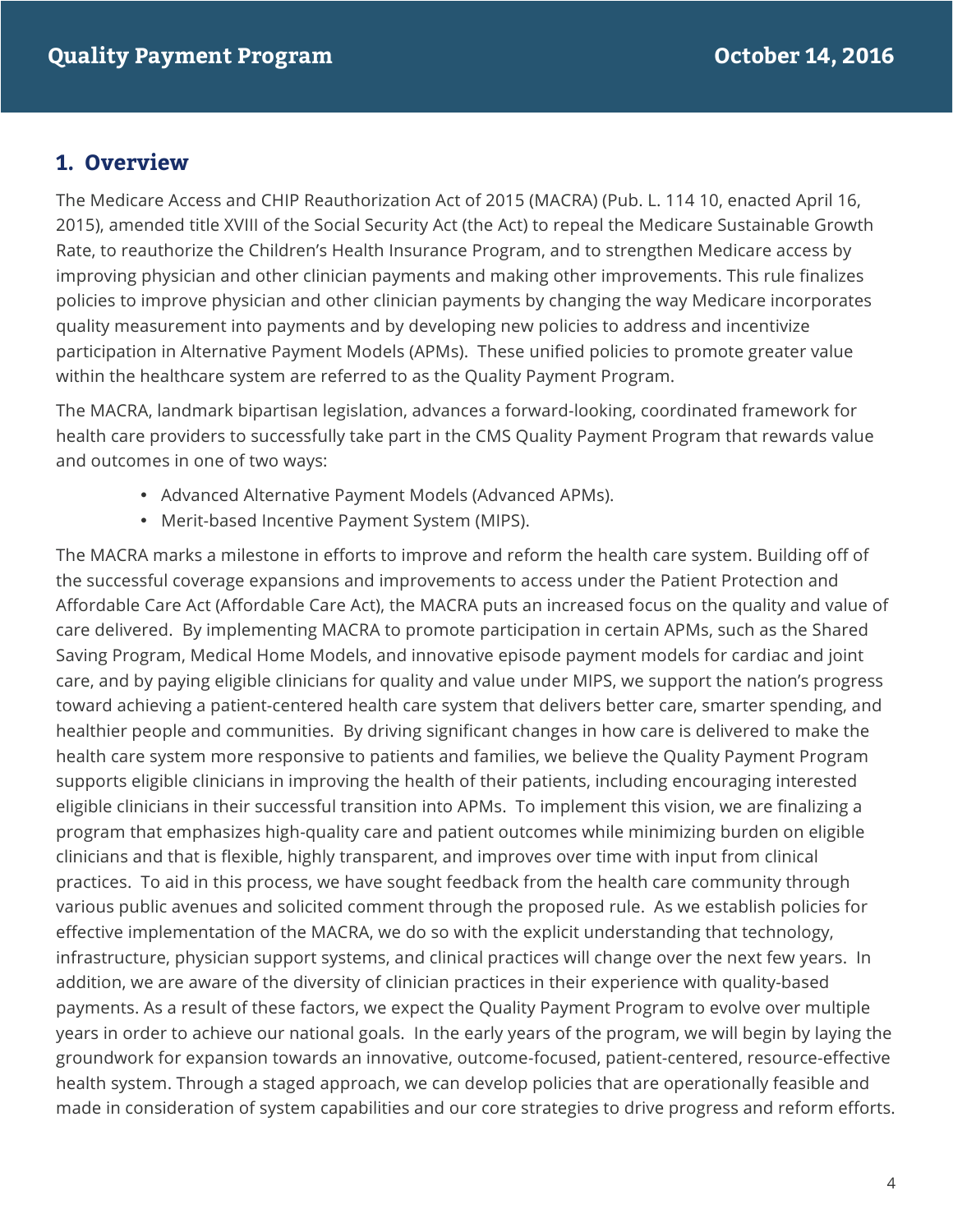Thus, due to this staged approach, we are finalizing the rule with a comment period. We commit to continue iterating on these policies.

 The Quality Payment Program aims to do the following: (1) support care improvement by focusing on better outcomes for patients, decreased provider burden, and preservation of independent clinical practice; (2) promote adoption of Alternative Payment Models that align incentives across healthcare stakeholders; and (3) advance existing efforts of Delivery System Reform, including ensuring a smooth transition to a new system that promotes high-quality, efficient care through unification of CMS legacy programs.

programs.<br>This final rule with comment period establishes the Quality Payment Program and its two interrelated pathways: Advanced APMs and the MIPS. This final rule with comment period establishes incentives for participation in Advanced APMs, supporting the Administration's goals of transitioning from fee-for- service (FFS) payments to payments for quality and value, including approaches that focus on better care, smarter spending, and healthier people. This final rule with comment period also includes definitions of Qualifying APM Participants (QPs) in Advanced APMs and outlines the criteria for use by the Physician- Focused Payment Model Technical Advisory Committee (PTAC) in making comments and recommendations to the Secretary on physician-focused payment models (PFPMs).

 MIPS is a new program for certain Medicare-participating eligible clinicians that will make payment adjustments based on performance on quality, cost and other measures, and will consolidate components of three existing programs—the Physician Quality Reporting System (PQRS), the Physician Value-based Payment Modifier (VM), and the Medicare Electronic Health Record (EHR) Incentive Program for eligible professionals (EPs). As prescribed by Congress, MIPS will focus on: quality – both a set of evidence-based, specialty-specific standards as well as practice-based improvement activities; cost; and use of certified electronic health record (EHR) technology (CEHRT) to support interoperability and advanced quality objectives in a single, cohesive program that avoids redundancies. Many features of MIPS are intended to simplify and integrate further during the second and third years.

## **2. Quality Payment Program Strategic Objectives**

 We solicited and reviewed over 4000 comments and had over 100,000 physicians and other stakeholders attend our outreach sessions. Through this outreach, we created six strategic objectives to drive continued progress and improvement.

continued progress and improvement.<br>These objectives guided our final policies and will guide our future rulemaking in order to design, implement and evolve a Quality Payment Program that aims to improve health outcomes, promote smarter spending, minimize burden of participation, and provide fairness and transparency in operations. These strategic objectives are as follows: (1) to improve beneficiary outcomes and engage patients through patient-centered Advanced APM and MIPS policies; (2) to enhance clinician experience through flexible and transparent program design and interactions with easy-to-use program tools; (3) to increase the availability and adoption of robust Advanced APMs; (4) to promote program understanding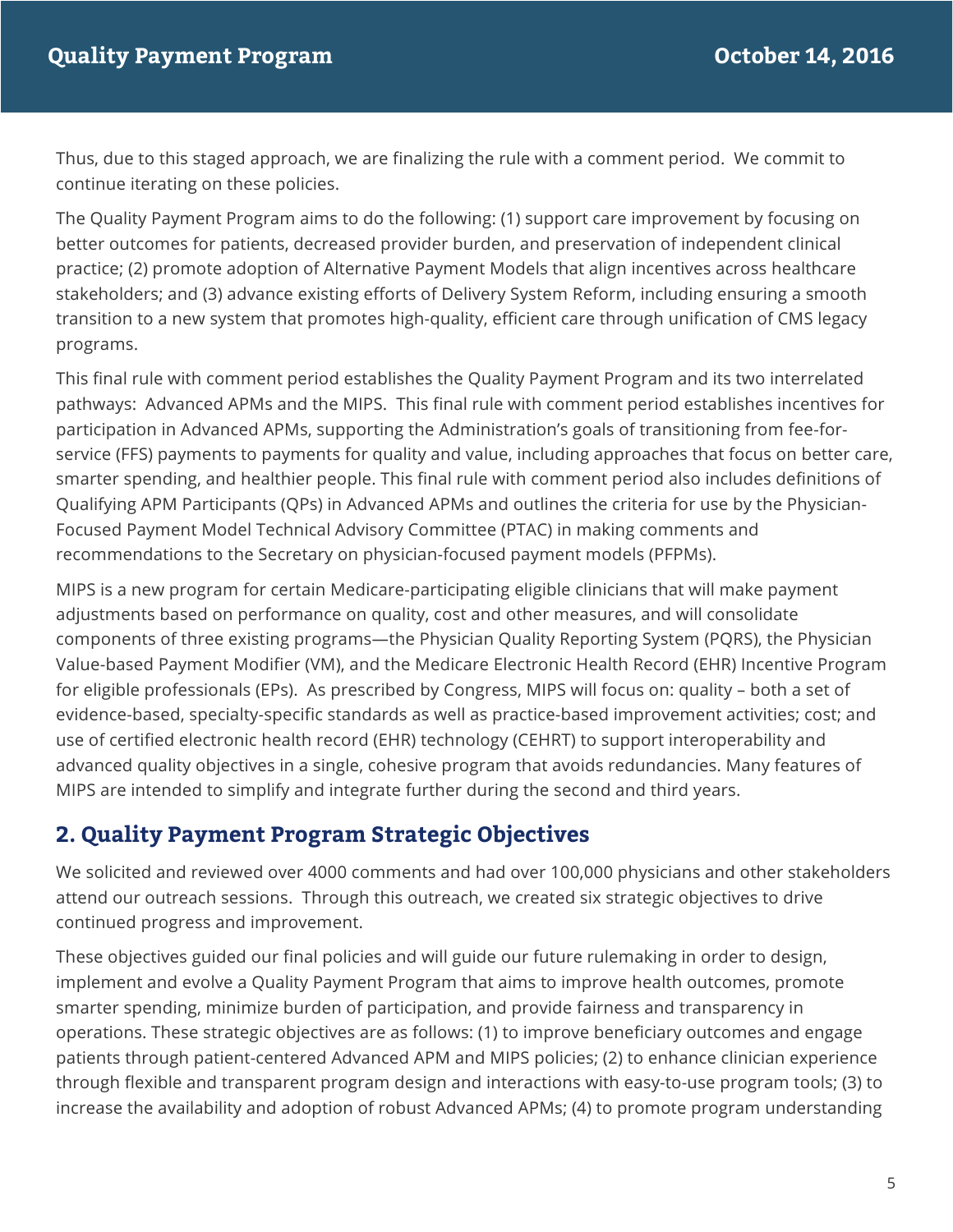and maximize participation through customized communication, education, outreach and support that meet the needs of the diversity of physician practices and patients, especially the unique needs of small practices; (5) to improve data and information sharing to provide accurate, timely, and actionable feedback to clinicians and other stakeholders; and (6) to ensure operational excellence in program Payment Program can be found at QualityPaymentProgram.cms.gov. implementation and ongoing development. More information on these objectives and the Quality

 With these objectives we recognize that the Quality Payment Program provides new opportunities to improve care delivery by supporting and rewarding clinicians as they find new ways to engage patients, families and caregivers and to improve care coordination and population health management. In addition, we recognize that by developing a program that is flexible instead of one-size-fits-all, clinicians will be able to choose to participate in a way that is best for them, their practice, and their patients. For clinicians interested in APMs, we believe that by setting ambitious yet achievable goals, eligible clinicians will move with greater certainty toward these new approaches of delivering care. To these ends, and to ensure this program works for all stakeholders, we further recognize that we must provide ongoing education, support, and technical assistance so that clinicians can understand program requirements, use available tools to enhance their practices, and improve quality and progress toward participation in Alternative Payment Models if that is the best choice for their practice. Finally, we understand that we must achieve excellence in program management, focusing on customer needs, promoting problem-solving, teamwork, and leadership to provide continuous improvements in the Quality Payment Program.

## **3. One Quality Payment Program**

 Clinicians have told us that they do not separate their patient care into domains, and that the Quality Payment Program needs to reflect typical clinical workflows in order to achieve its goals of better patient care. Advanced APMs, the focus of one pathway of the Quality Payment Program, contribute to better care and smarter spending by allowing physicians and other clinicians to deliver coordinated, customized, high-quality care to their patients within a streamlined payment system. Within MIPS, the second pathway of the Quality Payment Program, we believe that the unification into one Quality Payment Program can best be accomplished by making connections across the four pillars of the MIPS payment structure identified in the MACRA legislation – quality, clinical practice improvement activities (referred to as "improvement activities"), meaningful use of CEHRT (referred to as "advancing care information"), and resource use (referred to as "cost") – and by emphasizing that the Quality Payment Program is at its core about improving the quality of patient care. Indeed, the bedrock of the Quality Payment Program is high-quality, patient-centered care followed by useful feedback, in a continuous cycle of improvement. The principal way MIPS measures quality of care is through evidence-based clinical quality measures which MIPS eligible clinicians can select, the vast majority of which are created by or supported by clinical leaders and endorsed by a consensus-based process. Over time, the portfolio of quality measures will grow and develop, driving towards outcomes that are of the greatest importance to patients and clinicians. Through MIPS, we have the opportunity to measure quality not only through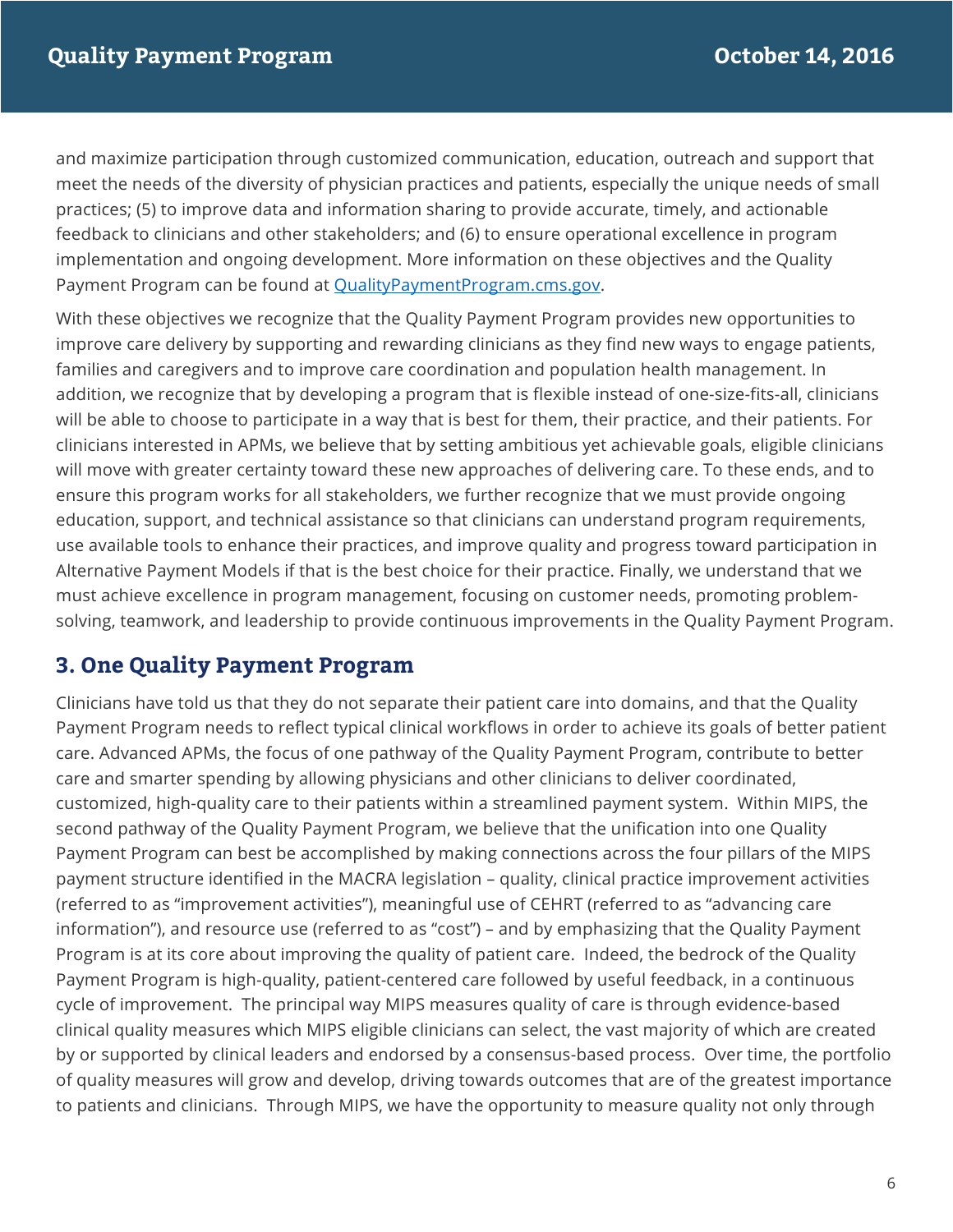clinician-proposed measures, but to take it a step further by also accounting for activities that physicians themselves identify: namely, practice-driven quality improvement. The MACRA requires us to measure whether technology is used meaningfully. Based on significant feedback, this area is simplified into supporting the exchange of patient information and how technology specifically supports the quality goals selected by the practice. The cost performance category has also been simplified and weighted at zero percent of the final score for the transition year of CY 2017. Given the primary focus on quality, we have accordingly indicated our intention to align these measures fully to the quality measures over time policies for the first year of the Quality Payment Program, which we refer to as the "transition year" throughout this final rule with comment period; this transition year corresponds to the first performance period of the program, calendar year (CY) 2017, and the first payment year, CY 2019. We envision that it will take a few years to reach a steady state in the program, and we therefore anticipate a ramp-up process and gradual transition with less financial risk for clinicians in at least the first 2 years. In the transition year in 2017, we will test this performance category alignment, for example by allowing certain improvement activities that are completed using CEHRT to achieve a bonus score in the advancing care information performance category with the intent of analyzing adoption, and in future years, potentially adding activities that reinforce integration of the program. Our hope is for the program to evolve to the point where all the clinical activities captured in MIPS across the four performance categories reflect the in the scoring system (see section II.E.6.a. for further details). In this vein, we are establishing special single, unified goal of quality improvement.

# **4. Summary of the Major Provisions**

## **a. Transition Year and Iterative Learning and Development Period**

 We recognize, as described through many insightful comments, that many eligible clinicians face challenges in understanding the requirements and being prepared to participate in the Quality Payment Program in 2017. As a result, we have decided to finalize transitional policies throughout this final rule with comment period, which will focus the program in its initial years on encouraging participation and educating clinicians, all with the primary goal of placing the patient at the center of the healthcare system. At the same time, we will also increase opportunities to join Advanced APMs, allowing eligible clinicians who chose to do so an opportunity to participate.

clinicians who chose to do so an opportunity to participate.<br>Given the wide diversity of clinical practices, the initial development period of the Quality Payment Program implementation would allow physicians to pick their pace of participation for the first performance period that begins January 1, 2017. Eligible clinicians will have three flexible options to submit data to MIPS and a fourth option to join Advanced APMs in order to become QPs, which would ensure they do not receive a negative payment adjustment in 2019.

 will build capabilities to report and gain experience with the program. Clinicians can choose their course of participation in this year with four options. In the transition year CY 2017 of the program, this rule finalizes a period during which clinicians and CMS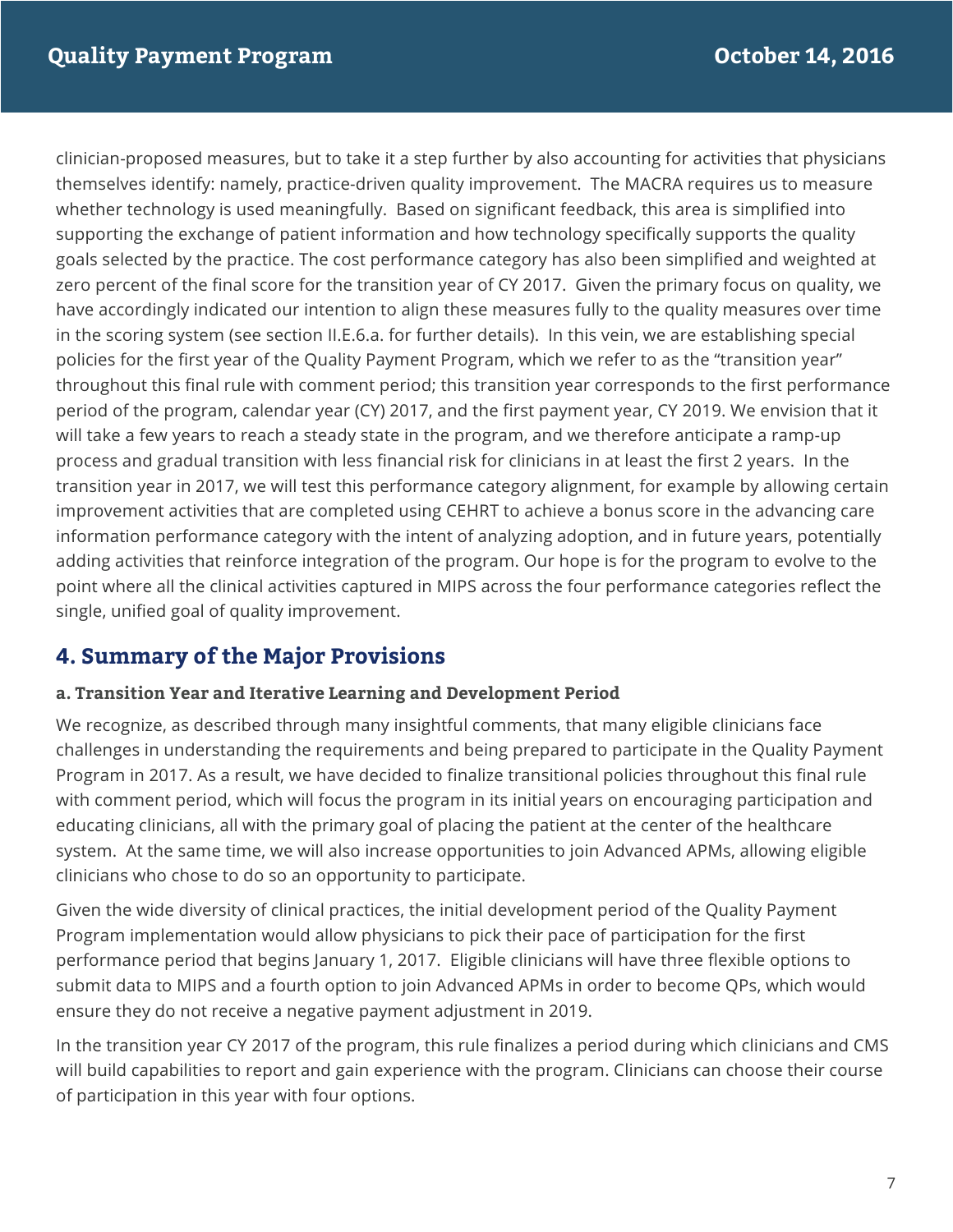(1) Clinicians can choose to report to MIPS for a full 90-day period or, ideally, the full year, and maximize the MIPS eligible clinician's chances to qualify for a positive adjustment. In addition, MIPS eligible clinicians who are exceptional performers in MIPS, as shown by the practice information that they submit, are eligible for an additional positive adjustment for each year of the first 6 years of the program.

 (2) Clinicians can choose to report to MIPS for a period of time less than the full year performance period 2017 but for a full 90-day period at a minimum and report more than one quality measure, more than one improvement activity, or more than the required measures in the advancing care information performance category in order to avoid a negative MIPS payment adjustment and to possibly receive a positive MIPS payment adjustment.

 (3) Clinicians can choose to report one measure in the quality performance category; one activity in the improvement activities performance category; or report the required measures of the advancing care eligible clinicians choose to not report even one measure or activity, they will receive the full negative 4 information performance category and avoid a negative MIPS payment adjustment. Alternatively, if MIPS percent adjustment.

 (4) MIPS eligible clinicians can participate in Advanced APMs, and if they receive a sufficient portion of their Medicare payments or see a sufficient portion of their Medicare patients through the Advanced APM, they will qualify for a 5 percent bonus incentive payment in 2019.

 We are finalizing the 2017 performance period for the 2019 MIPS payment year to be a transition year as part of the development period in the program. For this transition year, for MIPS, the performance threshold will be lowered to a threshold of 3 points. Clinicians who achieve a final score of 70 or higher will be eligible for the exceptional performance adjustment, funded from a pool of \$500 million.

 For full participation in MIPS and in order to achieve the highest possible final scores, MIPS eligible clinicians are encouraged to submit measures and activities in all three integrated performance categories: quality, improvement activities, and advancing care information. To address public comments on the cost performance category, the weighting of the cost performance category has been clinicians will report on six quality measures, or one specialty-specific or subspecialty-specific measure set. For full participation in the advancing care information performance category, MIPS eligible clinicians will report on five required measures. For full participation in the improvement activities performance category, clinicians can engage in up to four activities, rather than the proposed six activities, to earn the highest possible score of 40. lowered to 0 percent for the transition year. For full participation in the quality performance category,

 For the transition year CY 2017, for quality, clinicians who submit one out of at least six quality measures submit measures using the CMS Web Interface. For the transition year CY 2017, for quality, higher measure points may be awarded based on achieving higher performance in the measure. For will meet the MIPS performance threshold of 3; however, more measures are required for groups who improvement activities, attesting to at least one improvement activity will also be sufficient to meet the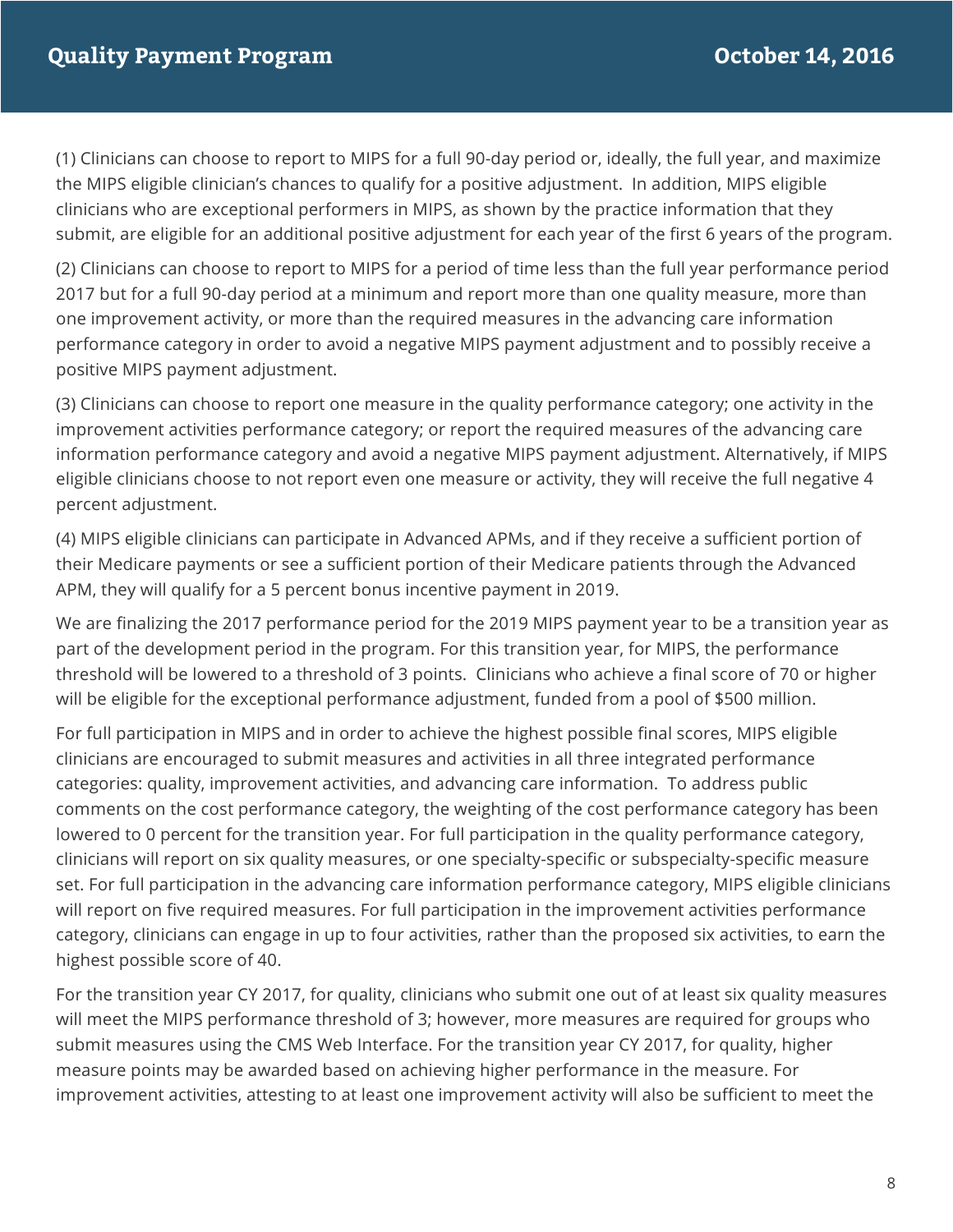MIPS performance threshold in the transition year CY 2017. For advancing care information, clinicians reporting on the required measures in that category will meet the performance threshold in the transition year. These transition year policies for CY 2017 will encourage participation by clinicians and will provide a ramp up period for clinicians to prepare for higher performance thresholds in the second year of the program.

 Historical evidence has shown that clinical practices of all sizes can successfully submit data, including over 110,000 solo and small practices with 15 or fewer clinicians who participated in PQRS in 2015. The transition year and development period approach gives clinicians structured, practical choices that can best suit their practices. Resources will be made available to assist clinicians and practices through this transition. The hope is that by lowering the barriers to participation at the outset, we can set the foundation for a program that supports long-term, high-quality patient care through feedback and open communication between CMS and other stakeholders.

 We anticipate that the iterative learning and development period will last longer than the first year, CY 2017, of the program as we move towards a steady state; therefore, we envision CY 2018 to also be transitional in nature to provide a ramp-up of the program and of the performance thresholds. We anticipate making proposals on the parameters of this second transition year through rule-making in 2017.

#### **b. Legacy Quality Reporting Programs**

 This final rule with comment period will sunset payment adjustments under the current Medicare EHR (m)) of the Act, and the VM (section 1848(p) of the Act) programs after CY2018. Components of these three programs will be carried forward into MIPS. This final rule with comment period establishes new subpart O of our regulations at 42 CFR 414.1300 to implement the new MIPS program as required by the Incentive Program for eligible professionals (section 1848(o) of the Act), the PQRS (section 1848(k) and MACRA.

#### **c. Significant Changes from Proposed Rule**

 process, including through Requests for Information in October 2015 and through the comment process for the proposed rule from April to June 2016. We received thousands of comments from a broad range of sources including professional associations and societies, physician practices, hospitals, patient groups, and health IT vendors, and we thank our many commenters and acknowledge their valued input throughout the proposed rule process. In developing this final rule with comment period, we sought feedback from stakeholders throughout the

 comment period, including (1) bolstering support for small and independent practices; (2) strengthening the movement towards Advanced Alternative Payment Models by offering potential new opportunities such as the Medicare ACO Track 1+, (3) securing a strong start to the program with a flexible, pick-your-In response to comments to the proposed rule, we have made significant changes in this final rule with own-pace approach to the initial years of the program; and (4) connecting the statutory domains into one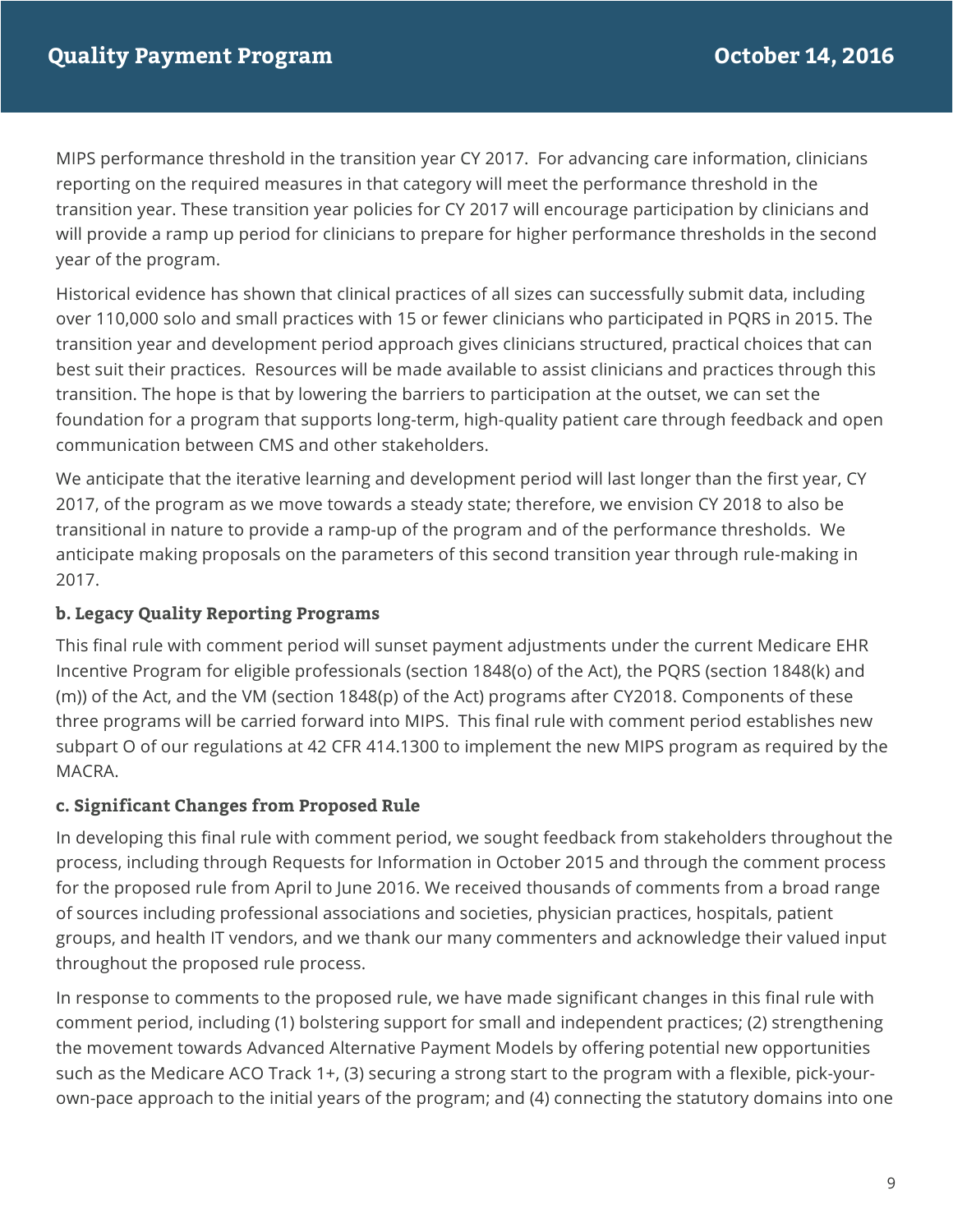unified program that supports clinician-driven quality improvement. These themes are illustrated in the following specific policy changes: (1) the creation of a transition year and iterative learning and development period in the beginning of the program; (2) the adjustment of the MIPS low-volume threshold; (3) the establishment of an Advanced APM financial risk standard that promotes participation in robust, high-quality models; (4) the simplification of prior "all-or-nothing" requirements in the use of certified EHR technology; and (5) the establishment of Medical Home Model standards that promote care coordination.

 We intend to continue open communication with stakeholders, including consultation with tribes and tribal officials, on an ongoing basis as we develop the Quality Payment Program in future years.

#### **d. Small Practices**

 As outlined above, protection of small, independent practices is an important thematic objective for this final rule with comment. For 2017, many small practices will be excluded from new requirements due to the low-volume threshold, which has been set at less than or equal to \$30,000 in Medicare Part B allowed charges or less than or equal to 100 Medicare patients, representing 32.5 percent of pre-exclusion Medicare clinicians but only 5 percent of Medicare Part B spending. Stakeholder comments suggested setting a higher low-volume threshold for exclusion from MIPS but allowing clinicians that would be excluded by the threshold to opt in to the program if they wished to report to MIPS and receive a MIPS payment adjustment for the year. We considered this option but determined that it was inconsistent with the statutory MIPS exclusion based on the low-volume threshold. We anticipate that more clinicians will be determined to be eligible to participate in the program in future years.

 MACRA also provides that solo and small practices may join "virtual groups" and combine their MIPS reporting. Many commenters suggested that we allow groups with more than 10 clinicians to participate as virtual groups. As noted, the statute limits the virtual group option to individuals and groups of no more than 10 clinicians. We are not implementing virtual groups in the transition year 2017 of the program; however, through the policies of the transition year and development period, we believe we have addressed some of the concerns expressed by clinicians hesitant to participate in the Quality Payment Program. CMS wants to make sure the virtual group technology is meaningful and simple to use for clinicians, and we look forward to stakeholder engagement on how to structure and implement virtual groups in future years of the program.

 and as mandated by the MACRA, \$100 million in technical assistance will be available to MIPS eligible clinicians in small practices, rural areas, and practices located in geographic health professional shortage areas (HPSAs), including IHS, tribal, and urban Indian clinics, through contracts with quality improvement organizations, regional health collaboratives, and others to offer guidance and assistance to MIPS eligible clinicians in practices of 15 or fewer MIPS eligible clinicians. Priority will be given to practices located in rural areas, defined as clinicians in zip codes designated as rural, using the most recent Health Resources In keeping with the objectives of providing education about the program and maximizing participation,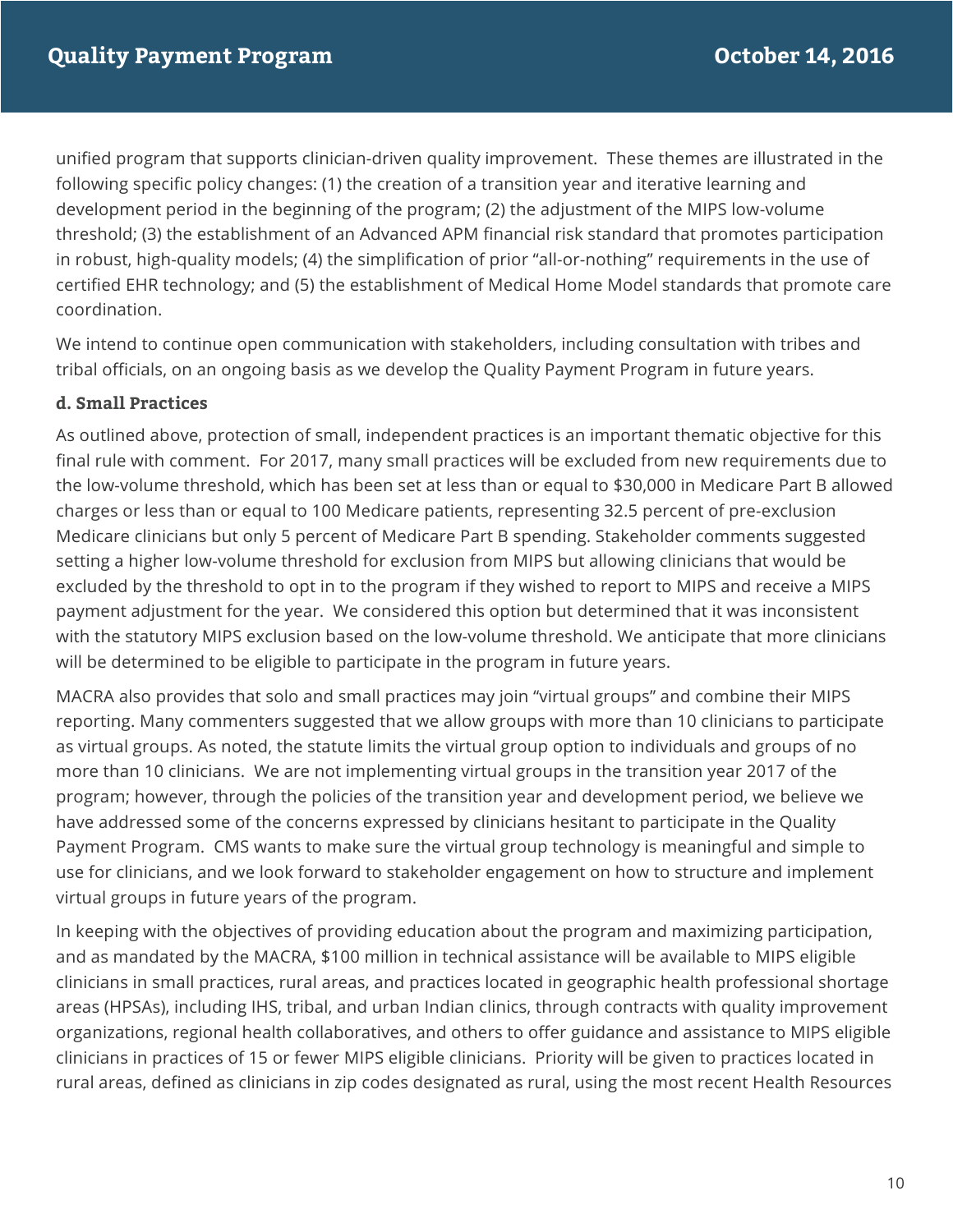and Services Administration (HRSA) Area Health Resource File data set available; medically underserved areas (MUAs); and practices with low MIPS final scores or in transition to APM participation.

 The MACRA also includes provisions requiring an examination of the pooling of financial risk for physician practices, in particular for small practices. Specifically, Section 101(c)(2)(C) of MACRA requires the Government Accountability Office (GAO) to submit a report to Congress, not later than January 1, 2017, examining whether entities that pool financial risk for physician practices, such as independent risk managers, can play a role in supporting physician practices, particularly small physician practices, in assuming financial risk for the treatment of patients. We have been closely engaged with the GAO throughout their study to better understand the unique needs and challenges faced by clinicians in small practices and practices in rural or health professional shortage areas. We have provided information to the GAO, and the GAO has shared some of their initial findings regarding these challenges. We look forward to further engagement with the GAO on this topic and to the release of GAO's final report. Using the knowledge obtained from small practices, other stakeholders, and the public, as well as from GAO, we continue to work to improve the flexibility and support available to small, underserved, and rural practices. Throughout the evolution of the Quality Payment Program that will unfold over the years to come, CMS is committed to working together with stakeholders to address the unique challenges these practices encounter.

 Using updated policies for the transition year and development period, we performed an updated regulatory impact analysis, including for small and solo practices. With the extensive changes to policy and increased flexibility, we believe that estimating impacts of this final rule with comment period using only historic 2015 quality submission data significantly overestimates the impact on small and solo practices. Although small and solo practices have historically been less likely to engage in PQRS and quality reporting, we believe that small and solo practices will respond to MIPS by participating at a rate close to that of other practice sizes. In order to quantify the impact of the rule on MIPS eligible clinicians, including small and solo practices, we have prepared two sets of analyses that assume the participation rates for some categories of small practices will be similar to those of other practice size categories. Specifically, our primary analysis assumes that each practice size grouping will achieve at least 90 percent an 80 percent participation rate. In both sets of analyses, we estimate that over 90 percent of MIPS eligible clinicians will receive a positive or neutral MIPS payment adjustment in the transition year, and that at least 80 percent of clinicians in small and solo practices with 1-9 clinicians will receive a positive or neutral MIPS payment adjustment. participation rate and our alternative assumption is that each practice size grouping will achieve at least

#### **e. Advanced Alternative Payment Models (Advanced APMs)**

 Advanced APMs, and the following is a summary of our finalized policies. The MACRA defines APM for the purposes of the incentive as a model under section 1115A of the Act (excluding a health care innovation In this rule, we finalize requirements we will use for the purposes of the incentives for participation in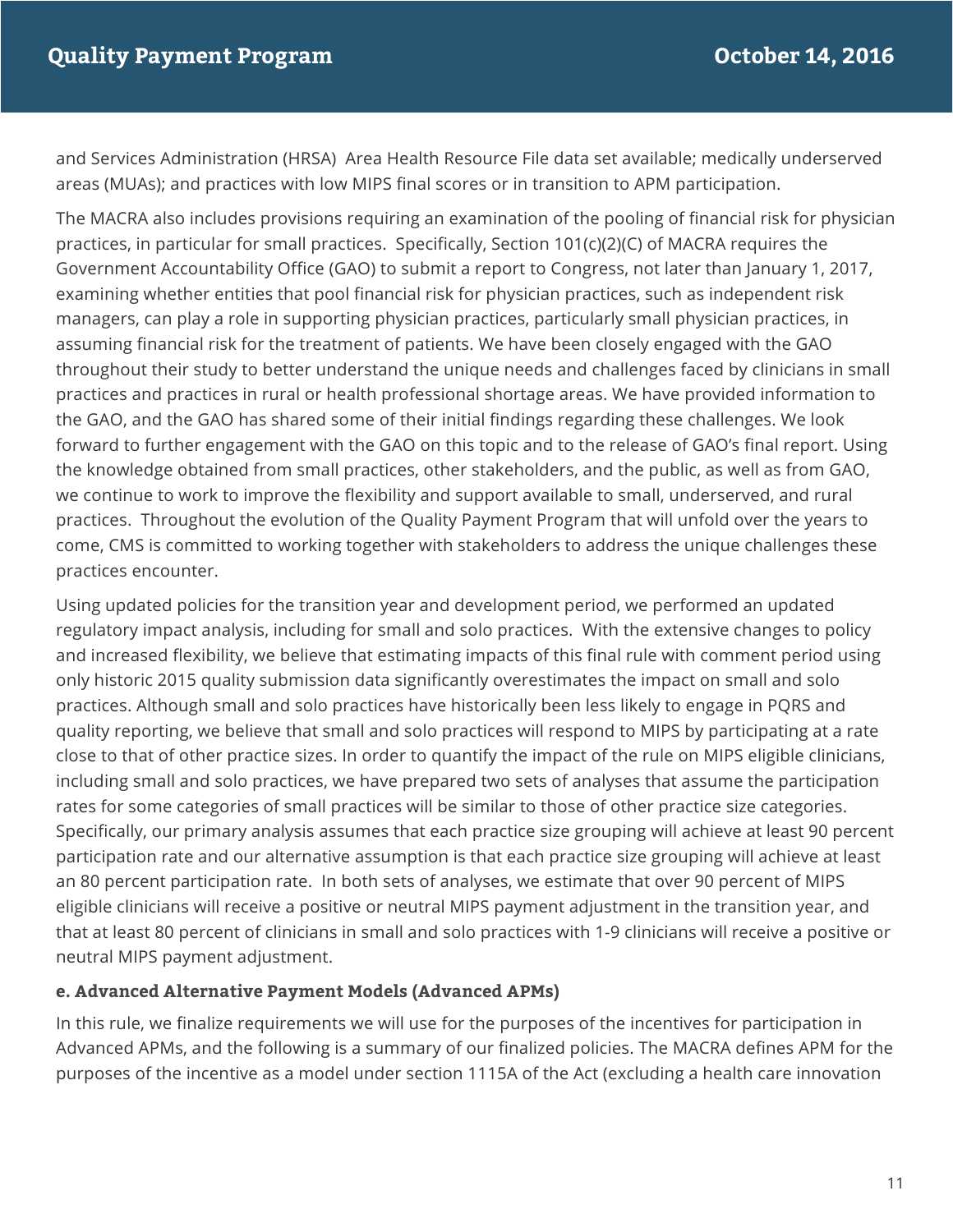award), the Shared Savings Program under section 1899 of the Act, a demonstration under section 1866C of the Act, or a demonstration required by federal law.

 APMs represent an important step forward in the Administration's efforts to move our healthcare system from volume-based to value-based care. APMs that meet the criteria to be Advanced APMs provide the pathway through which eligible clinicians, who would otherwise participate in MIPS, can become Qualifying APM Participants (QPs), and therefore, earn incentive payments for their Advanced APM participation. In the proposed rule, we estimated that 30,000 to 90,000 clinicians would be QPs in 2017. With new Advanced APMs expected to become available for participation in 2017 and 2018, including the Medicare ACO Track 1 Plus (1+), and anticipated amendments to reopen applications to modify current APMs, such as the Maryland All-Payer Model and Comprehensive Care for Joint Replacement (CJR) model, we anticipate higher numbers of QPs—approximately 70,000 to 120,000 in 2017 and 125,000 to 250,000 in 2018.

 As discussed in section II.F.4.b. of this final rule period, we are exploring development of the Medicare ACO Track 1+ Model to begin in 2018. The model would be voluntary for ACOs currently participating in Track 1 of the Shared Savings Program or ACOs seeking to participate in the Shared Savings Program for the first time. It would test a payment model that incorporates more limited downside risk than is currently present in Tracks 2 or 3 of the Shared Savings Program but sufficient financial risk in order to be an Advanced APM. We will announce additional information about the model in the future.

 This rule finalizes two types of Advanced APMs: Advanced APMs and Other Payer Advanced APMs. To be considered an Advanced APM, an APM must meet all three of the following criteria, as required under section 1833(z)(3)(D) of the Act: (1) The APM must require participants to use CEHRT; (2) The APM must provide for payment for covered professional services based on quality measures comparable to those in the quality performance category under MIPS and; (3) The APM must either require that participating APM Entities bear risk for monetary losses of a more than nominal amount under the APM, or be a Medical Home Model expanded under section 1115A(c) of the Act. In this rule, we finalize proposals pertaining to all of these criteria.

 To be an Other Payer Advanced APM, as set forth in section 1833(z)(2) of the Act, a payment arrangement with a payer (for example, Medicaid or a commercial payer) must meet all three of the following criteria: (1) The payment arrangement must require participants to use CEHRT; (2) The payment arrangement must provide for payment for covered professional services based on quality measures comparable to those in the quality performance category under MIPS and; (3) The payment arrangement must require participants to either bear more than nominal financial risk if actual aggregate expenditures exceed expected aggregate expenditures; or be a Medicaid Medical Home Model that meets criteria comparable to Medical Home Models expanded under section 1115A(c) of the Act.

 We are completing an initial set of Advanced APM determinations that we will release as soon as possible but no later than January 1, 2017. For new APMs that are announced after the initial determination, we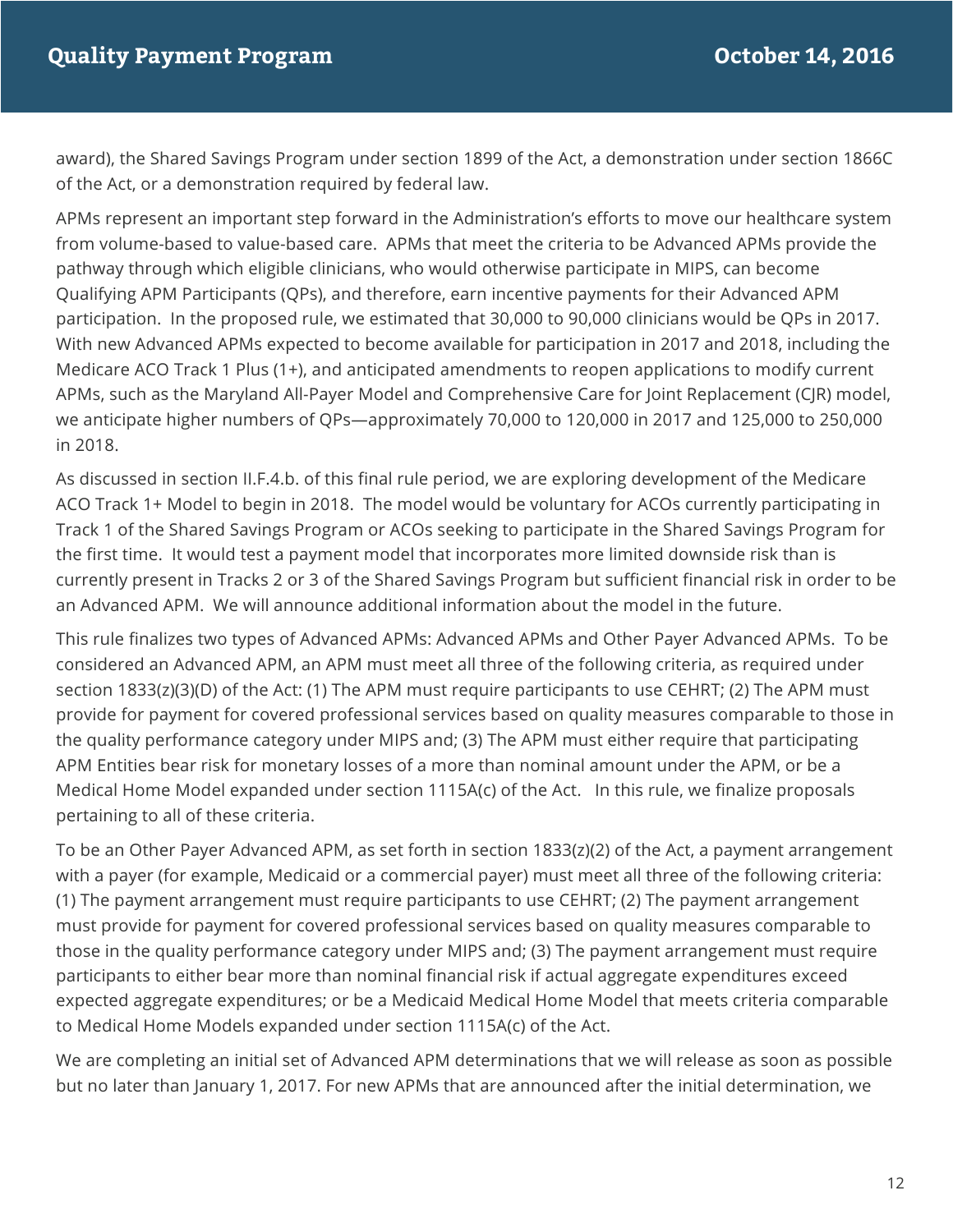will include Advanced APM determinations in conjunction with the first public notice of the APM, such as the Request for Applications (RFA) or final rule. All determinations of Advanced APMs will be posted on our website and updated on an ad hoc basis, but no less frequently than annually, as new APMs become available and others end or change.

 An important avenue for the creation of innovative payment models is the Physician-Focused Payment Model Technical Advisory Committee (PTAC), created by the MACRA. The PTAC is an 11-member proposed physician-focused payment models (PFPMs), and make comments and recommendations to the Secretary regarding whether the PFPMs meet criteria established by the Secretary. PTAC comments and recommendations will be reviewed by the CMS Innovation Center and the Secretary, and we will post a detailed response to them on the CMS website. independent federal advisory committee to the HHS Secretary. The PTAC will review stakeholders'

#### **(i) QP Determination**

 QPs are eligible clinicians in an Advanced APM who have a certain percentage of their patients or payments through an Advanced APM. QPs are excluded from MIPS and receive a 5 percent incentive payment for a year beginning in 2019 through 2024. We finalize our proposal that professional services furnished at Critical Access Hospitals (CAHs), Rural Health Clinics (RHCs), and Federally Qualified Health Centers (FQHCs) that meet certain criteria be counted towards the QP determination using the patient count method.

 We finalize definitions of Medical Home Model and Medicaid Medical Home Model and the unique standards by which Medical Home Models may meet the financial risk criterion to be an Advanced APM.

 The statute sets thresholds for the level of participation in Advanced APMs required for an eligible clinician to become a QP for a year. The Medicare Option, based on Part B payments for covered professional services or counts of patients furnished covered professional services under Part B, is applicable beginning in the payment year 2019. The All-Payer Combination Option, which utilizes the Medicare Option as well as an eligible clinician's participation in Other Payer Advanced APMs, is applicable beginning in the payment year 2021. For eligible clinicians to become QPs through the All- Payer Combination Option, an Advanced APM Entity or eligible clinician must participate in an Advanced APM under Medicare and also submit information to CMS so that we can determine whether payment arrangements with non-Medicare payers are an Other Payer Advanced APMs and whether an eligible clinician meets the requisite QP threshold of participation. We are finalizing our methodologies to evaluate eligible clinicians using the Medicare and All-Payer Combination Options.

 We are finalizing the two methods by which we will calculate Threshold Scores to compare to the QP thresholds and make QP determinations for eligible clinicians. The payment amount method assesses the amount of payments for Part B covered professional services that are furnished through an Advanced APM. The patient count method assesses the amount of patients furnished Part B covered professional services through an Advanced APM.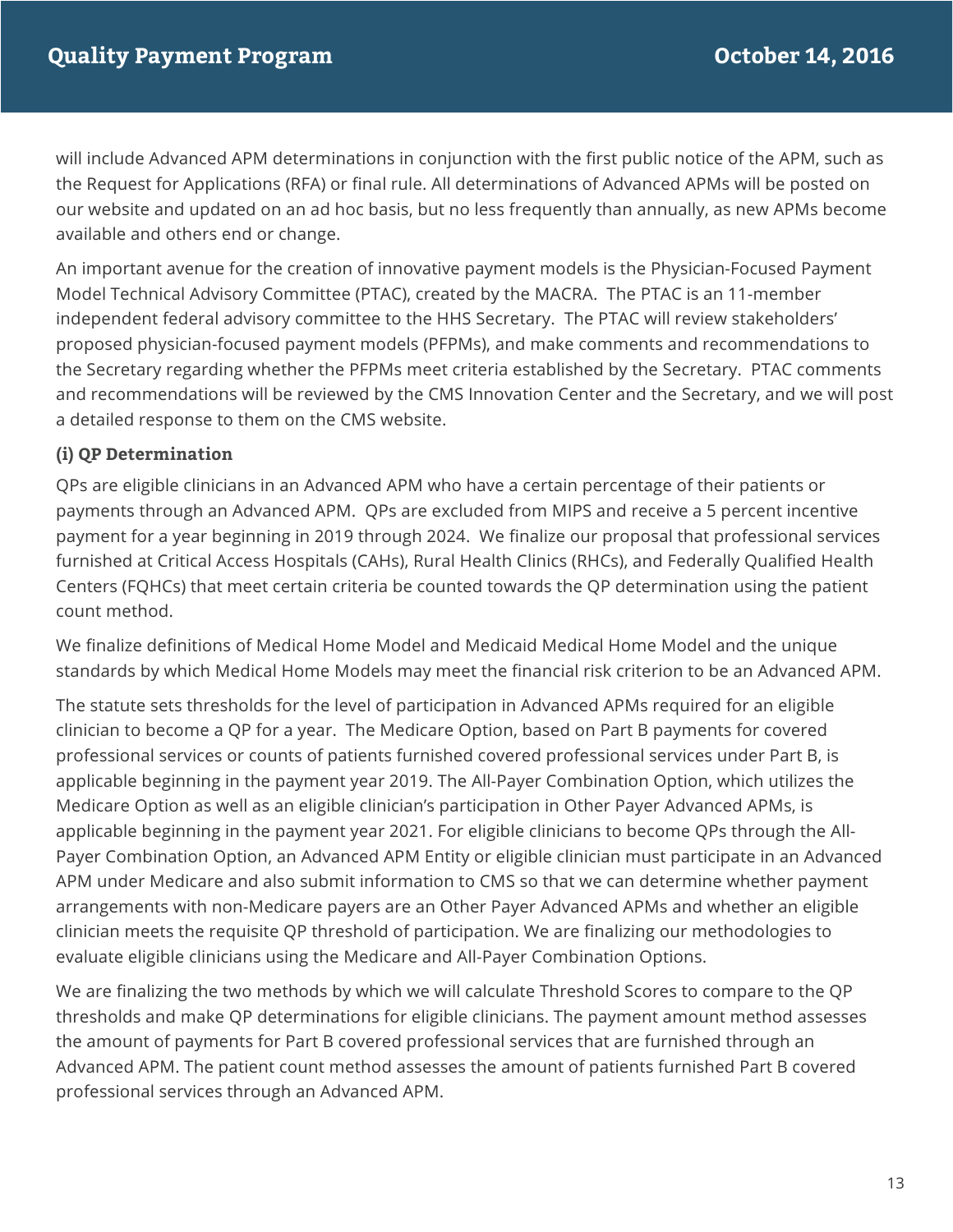We are finalizing our proposal to identify individual eligible clinicians by a unique APM participant Entity group all individual eligible clinicians listed as participating in an Advanced APM Entity to determine their QP status for a year. We are finalizing that if an individual eligible clinician who participates in multiple Advanced APM Entities does not achieve QP status through participation in any single APM Entity, we will assess the eligible clinician individually to determine QP status based on combined identifier using the individuals' APM, APM Entity, and TIN/NPI combinations, and to assess as an APM participation in Advanced APMs.

 We are finalizing the method to calculate and disburse the lump-sum APM Incentive Payments to QPs, and we are finalizing a specific approach for calculating the APM Incentive Payment when a QP also receives non-fee-for-service payments or has received payment adjustments through the Medicare EHR Incentive Program, PQRS, VM, or MIPS during the prior period used for determining the APM Incentive Payment.

 We are finalizing a modified policy such that, following a final determination that an Advanced APM Entity group or eligible clinician is determined to be a Partial Qualifying APM Participant (Partial QP), the Advanced APM Entity—or eligible clinician in the case of an individual determination—will make an election on behalf of all of its eligible clinicians in the group of whether to report to MIPS, thus making all eligible clinicians in the Advanced APM Entity group subject to MIPS payment adjustments; or not report to MIPS, thus excluding all eligible clinicians in the APM Entity group from MIPS adjustments. We finalize our proposals to vet and monitor APM Entities, Advanced APM Entities, and eligible clinicians participating in those entities. We are finalizing a definition for PFPMs and criteria for use by the PTAC in fulfilling its responsibility to evaluate proposals for PFPMs.

 We are finalizing an accelerated timeline for making QP determinations, and will notify eligible clinicians of their QP status as soon as possible, in advance of the end of the MIPS performance period so that QPs will know whether they are excluded from MIPS prior to having to submit information to CMS for purposes of MIPS.

 We are finalizing the requirement that MIPS eligible clinicians, as well as EPs, eligible hospitals, and critical access hospitals (CAHs) under the existing Medicare and Medicaid EHR Incentive Programs demonstrate cooperation with certain provisions concerning blocking the sharing of information under section 106(b)(2) of the MACRA and, separately, to demonstrate engagement with activities that support health care providers with the performance of their CEHRT such as cooperation with ONC direct review of certified health information technologies.

#### **f. Merit-based Incentive Payment System (MIPS)**

 clinicians" rather than "MIPS EPs" as that term is defined at section 1848(q)(1)(C) and used throughout section 1848(q) of the Act. MIPS eligible clinicians will include physicians, physician assistants, nurse practitioners, clinical nurse specialists, certified registered nurse anesthetists, and groups that include In establishing MIPS, this final rule with comment period will define MIPS participants as "MIPS eligible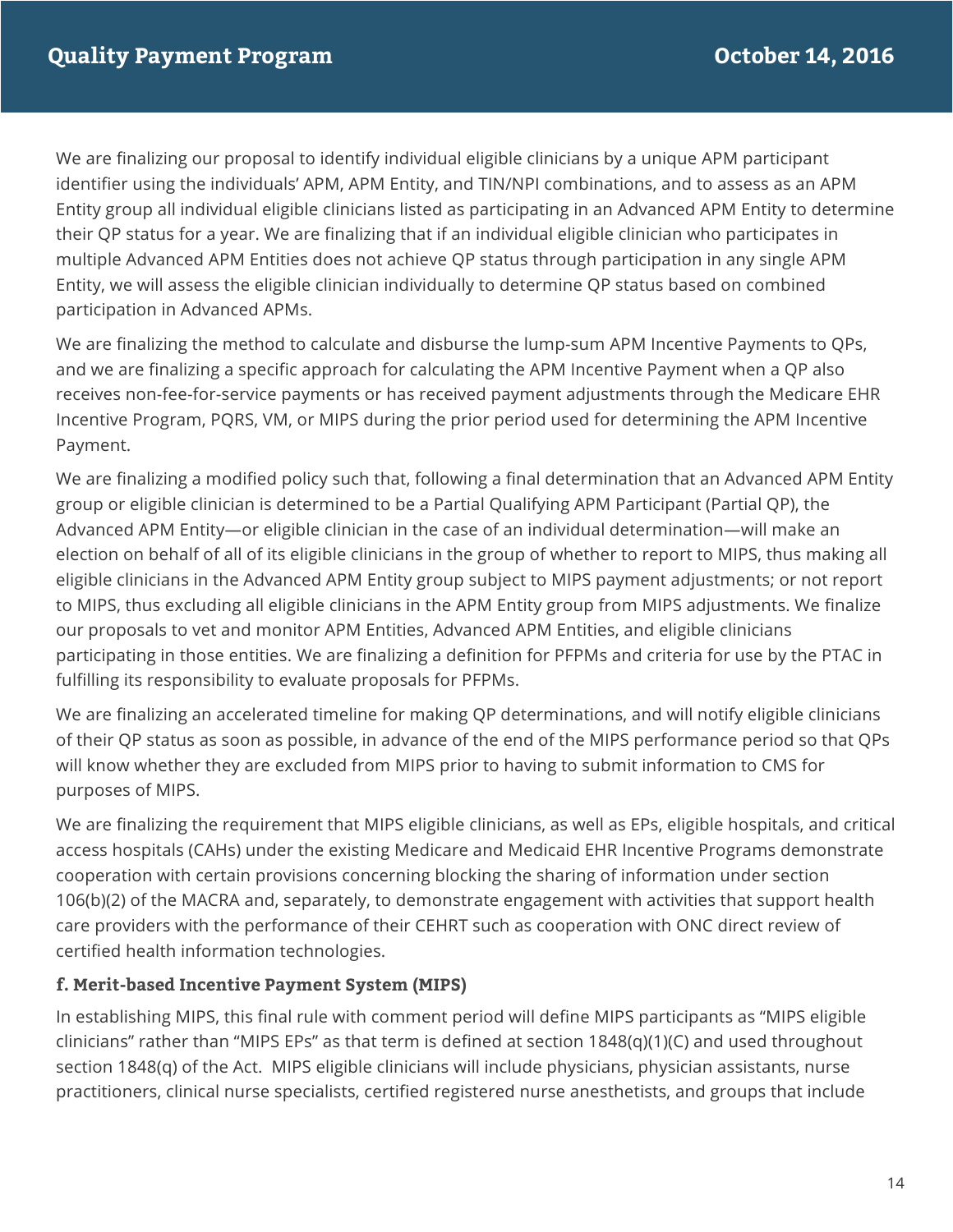such clinicians who bill under Medicare Part B. The rule finalizes definitions and requirements for groups. Medicare-enrolled clinicians that will be excluded from MIPS, including newly Medicare-enrolled MIPS eligible clinicians, QPs, certain Partial QPs, and clinicians that fall under the finalized low-volume In addition to finalizing definitions for MIPS eligible clinicians, the rule also finalizes rules for the specific threshold.

 For the 2017 performance period, we estimate that more than half of clinicians – approximately 738,000 to 780,000 – billing under the Medicare PFS will be excluded from MIPS due to several factors, including the MACRA itself. We estimate that nearly 200,000 clinicians, or approximately 14.4 percent, are not one of the eligible types of clinicians for the transition year CY 2017 of MIPS under section 1848(q)(1)(C). The largest cohort of clinicians excluded from MIPS is low-volume clinicians, defined as those clinicians with less than or equal to \$30,000 in allowed charges or less than or equal to 100 Medicare patients, representing approximately 32.5 percent of all clinicians billing Medicare Part B services or over 380,000 clinicians. Additionally, between 70,000 and 120,000 clinicians (approximately 5-8 percent of all clinicians billing under the Medicare Part B) will be excluded from MIPS due to being QPs based on participation in Advanced APMs. In aggregate, the eligible clinicians excluded from MIPS represent only 22 to 27 percent of total Part B allowed charges.

 This rule finalizes MIPS performance standards and a minimum MIPS performance period of any 90 continuous days during the 2017 calendar year (January 1 through December 31) for all measures and activities applicable to the integrated performance categories. After consideration of public comments, this rule finalizes a shorter than annual performance period in 2017 to allow flexible participation options for MIPS eligible clinicians as the program begins and evolves over time. For performance periods occurring in 2017, MIPS eligible clinicians will be able to pick a pace of participation that best suits their practices, including submitting data, in special circumstances as discussed in section II.E.5. of this rule, for a period of less than 90 days, to avoid a negative MIPS payment adjustment. Further, we are finalizing our proposal to use performance in 2017 as the performance period for the 2019 payment adjustment. Therefore, the first performance period will start in 2017 and consist of a minimum period of any 90 continuous days during the calendar year in order for clinicians to be eligible for payment adjustment above neutral. Performance in that period of 2017 will be used to determine the 2019 payment adjustment. This timeframe is needed to allow data and claims to be submitted and data analysis to occur in the initial years. In subsequent years, we intend to explore ways to shorten the period between the performance period and the payment year, and ongoing performance feedback will be provided more frequently. The final policies for CY 2017 provide flexibilities to ensure clinicians have ample participation opportunities.

 As directed by the MACRA, this rule finalizes measures, activities, reporting, and data submission standards across four integrated performance categories: quality, cost, improvement activities, and advancing care information, each linked by the same overriding mission of supporting care improvement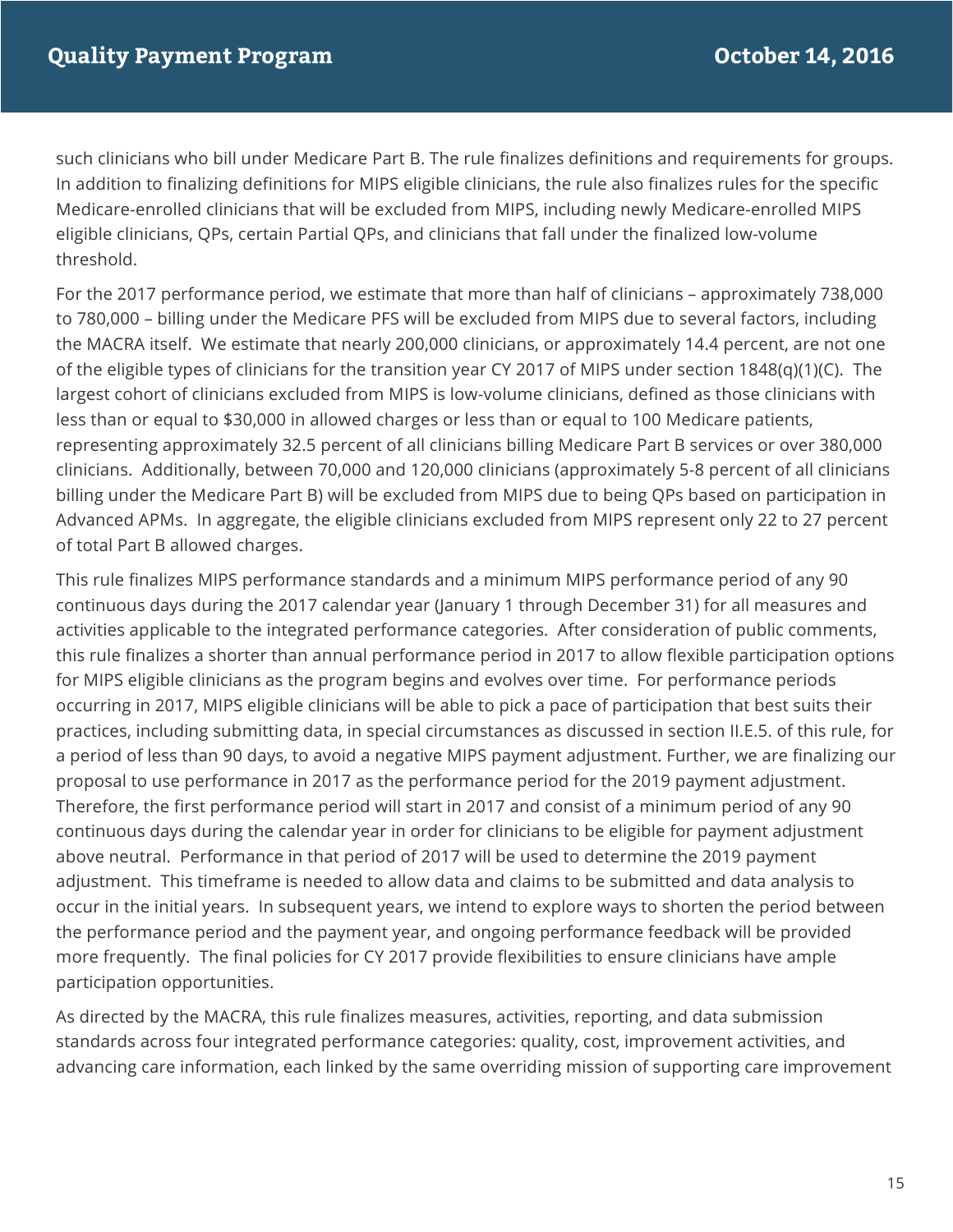under the vision of one Quality Payment Program. Consideration will be given to the application of measures and activities to non-patient facing MIPS eligible clinicians.

 Under the requirements finalized in this rule, there will be options for reporting as an individual MIPS eligible clinician or as part of a group. Some data may be submitted via relevant third party intermediaries, such as qualified clinical data registries (QCDRs), health IT vendors<sup>1</sup>, qualified registries, and CMS-approved survey vendors.

 Within each performance category, we are finalizing specific requirements for full participation in MIPS which involves submitting data on quality measures, improvement activities, and use of certified EHR technology on a minimum of any continuous 90 days up to the full calendar year in 2017 in order to be eligible for a positive MIPS payment adjustment. It is at the MIPS eligible clinician's discretion whether to submit data for the same 90-day period for the various measures and activities or for different time periods for different measures and activities. Note that during the 2017 transition year, MIPS eligible clinicians may choose to report a minimum of a single measure in the quality performance category, a single activity in the improvement activities performance category or the required measures in the advancing care information performance category, in order to avoid a negative payment adjustment. For full participation in MIPS, the specific requirements are as follows:

## **(i) Quality**

\_\_\_\_\_\_\_\_\_\_\_\_\_\_\_\_\_\_\_\_\_\_\_\_\_\_\_\_

 Quality measures will be selected annually through a call for quality measures process, and a final list of quality measures will be published in the Federal Register by November 1 of each year. For MIPS eligible clinicians choosing full participation in MIPS and the potential for a higher payment adjustment, we note that for a minimum of a continuous 90-day performance period, the MIPS eligible clinician or group will report at least six measures including at least one outcome measure if available. If fewer than six measures apply to the individual MIPS eligible clinician or group, then the MIPS eligible clinician or group will only be required to report on each measure that is applicable.

<sup>&</sup>lt;sup>1</sup> We also note that throughout this final rule, as in the proposed rule, we use the terms "EHR Vendor" and "Health IT Vendor." First, the use of the information performance category in this rule). Second, we recognize that a "health IT vendor" may or may not also be a "health IT developer" and, in some cases, the developer and the vendor of a single product may be different entities. Under the ONC Health IT Certification Program (Program), a health IT developer constitutes a vendor, self-developer, or other entity that presents health IT for certification or has health IT certified under the Program. Therefore, for purposes of this final rule, we clarify that the term "vendor" shall also include developers who create or develop health IT. Throughout this final rule, we use the term "health IT vendor" or "EHR vendor" to refer to entities that support the health IT requirements of a MIPS eligible clinician participating in the proposed Quality Payment Program. This use is consistent with prior CMS rules, see for example the 2014 CEHRT Flexibility final rule (79 FR 52915). term "health IT" and "EHR" are based on the common terminology within the specified program (see 80 FR 62604; and the advancing care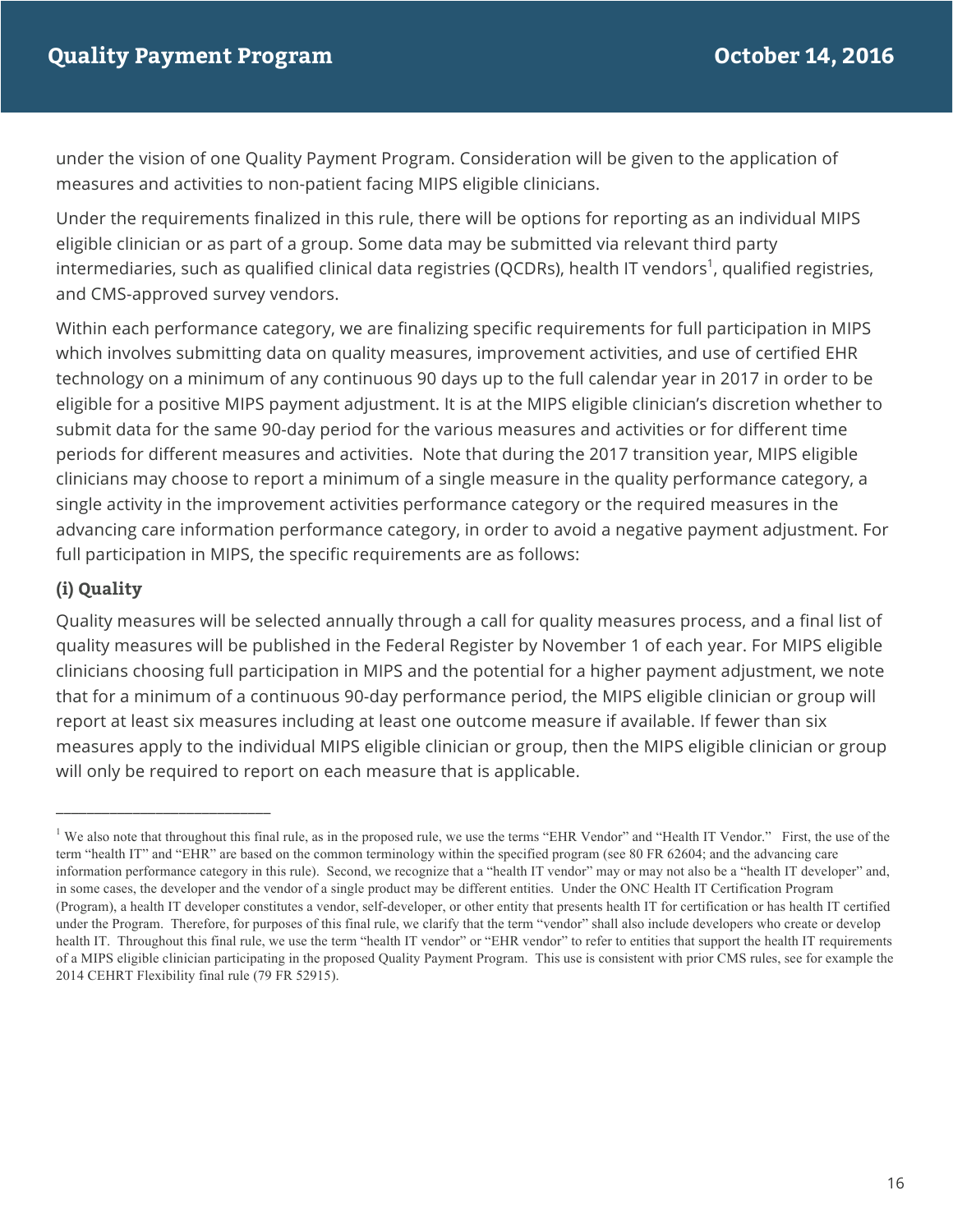Alternatively, for a minimum of a continuous 90-day period, the MIPS eligible clinician or group can report one specialty-specific measure set, or the measure set defined at the subspecialty level, if applicable. If the measure set contains fewer than six measures, MIPS eligible clinicians will be required to report all available measures within the set. If the measure set contains six or more measures, MIPS eligible clinicians can choose six or more measures to report within the set. Regardless of the number of measures that are contained in the measure set, MIPS eligible clinicians reporting on a measure set will be required to report at least one outcome measure or, if no outcome measures are available in the measure set, report another high priority measure (appropriate use, patient safety, efficiency, patient experience, and care coordination measures) within the measure set in lieu of an outcome measure.

#### **(ii) Improvement Activities**

 coordination, beneficiary engagement, population management, and health equity. In response to comments from experts and stakeholders across the healthcare system, improvement activities were given relative weights of high and medium. We are reducing the number of activities required to achieve full credit from six medium-weighted or three high-weighted activities to four medium-weighted or two high-weighted activities to receive full credit in this performance category in CY 2017. For small practices, rural practices, or practices located in geographic health professional shortage areas (HPSAs), and non- patient facing MIPS eligible clinicians, we will reduce the requirement to only one high-weighted or two medium-weighted activities. We also expand our definition of how CMS will recognize a MIPS eligible clinician or group as being a certified patient-centered medical home or comparable specialty practice to administers patient-centered medical home accreditation. As previously mentioned, in recognition of advancing care information bonus score, consistent with our desire to recognize that EHR technology is often deployed to improve care in ways that our programs should recognize. Improvement activities are those that support broad aims within healthcare delivery, including care include certification from a national program, regional or state program, private payer or other body that improvement activities as supporting the central mission of a unified Quality Payment Program, we will include a designation in the inventory of improvement activities of which activities also qualify for the

#### **(iii) Advancing Care Information Performance Category**

 Measures and objectives in the advancing care information performance category focus on the secure exchange of health information and the use of certified electronic health record technology (CEHRT) to support patient engagement and improved healthcare quality. We are maintaining alignment of the advancing care information performance category with the other integrated performance categories for MIPS. We are reducing the total number of required measures from eleven in the proposed rule to only five in our final policy. All other measures would be optional for reporting. Reporting on all five of the required measures would earn the MIPS eligible clinician 50 percent. Reporting on the optional measures would allow a clinician to earn a higher score. For the transition year, we will award a bonus score for improvement activities that utilize CEHRT and for reporting to public health or clinical data registries.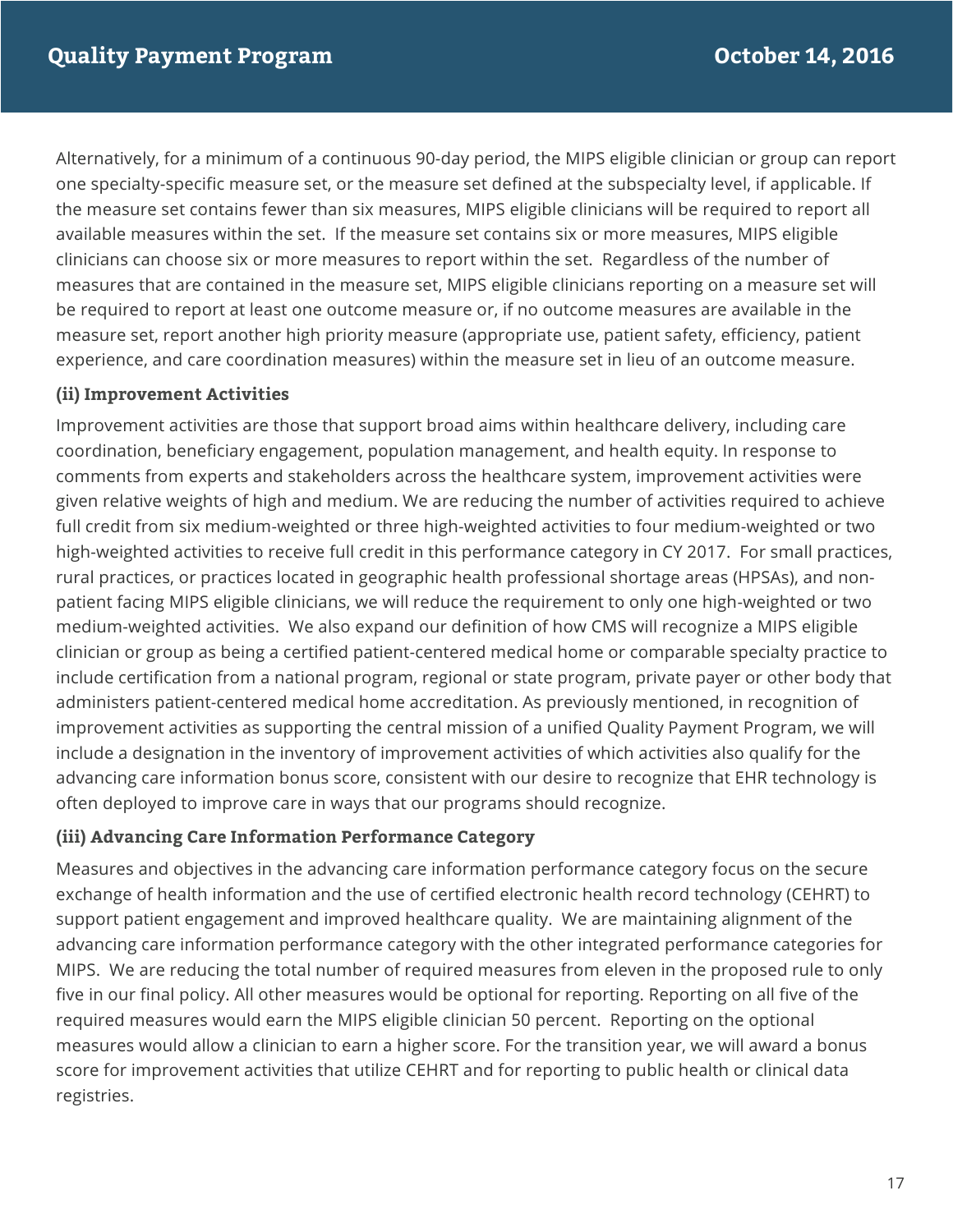Public commenters requested that the advancing care information performance category allow for reporting on "use cases" such as the use of CEHRT to manage referrals and consultations ("closing the referral loop") and other practice-based activities for which CEHRT is used as part of the typical workflow. This is an area we intend to explore in future rulemaking, but we did not finalize any such policies in this rule. However, for the 2017 transition year, we will award bonus points for improvement activities that utilize CEHRT and for reporting to a public health or clinical data registry, reflecting the belief that the advancing care information performance category should align with the other performance categories to achieve the unified goal of quality improvement.

## **(iv) Cost**

 For the transition year, we are finalizing a weight of zero percent for the cost performance category in the final score, and MIPS scoring in 2017 will be determined based on the other three integrated MIPS performance categories. Cost measures do not require reporting of any data by MIPS eligible clinicians to CMS. Although cost measures will not be used to determine the final score in the transition year, we feedback to clinicians. We intend to calculate measures of total per capita costs for all attributed beneficiaries and a Medicare Spending per Beneficiary (MSPB) measure. In addition, we are finalizing 10 episode-based measures that were previously made available to clinicians in feedback reports and met standards for reliability. Starting in performance year 2018, as performance feedback is available on at intend to calculate performance on certain cost measures and give this information in performance least an annual basis, the cost performance category contribution to the final score will gradually increase from 0 to the 30 percent level required by MACRA by the third MIPS payment year of 2021.

## **(v) Clinicians in MIPS APMs**

 We are finalizing standards for measures, scoring, and reporting for MIPS eligible clinicians across all four performance categories outlined in this section II.E.5.h of this final rule with comment period. Beginning in 2017, some APMs, by virtue of their structure, will not meet statutory requirements to be categorized as Advanced APMs. Eligible clinicians in these APMs, hereafter referred to as MIPS APMs, will be subject to MIPS reporting requirements and the MIPS payment adjustment. In addition, eligible clinicians who are in Advanced APMs but do not meet participation thresholds to be excluded from MIPS for a year will be subject to the scoring standards for MIPS reporting requirements and the MIPS payment adjustment. In response to comments, in an effort to recognize these eligible clinicians' participation in delivery system reform and to avoid potential duplication or conflicts between these APMs and MIPS, we finalize an APM scoring standard that is different from the generally applicable standard. We finalize our proposal that MIPS eligible clinicians who participate in MIPS APMs will be scored using the APM scoring standard instead of the generally applicable MIPS scoring standard.

## **(vi) Scoring under MIPS**

 We are finalizing that MIPS eligible clinicians have the flexibility to submit information individually or via a group or an APM Entity group; however, the MIPS eligible clinician will use the same identifier for all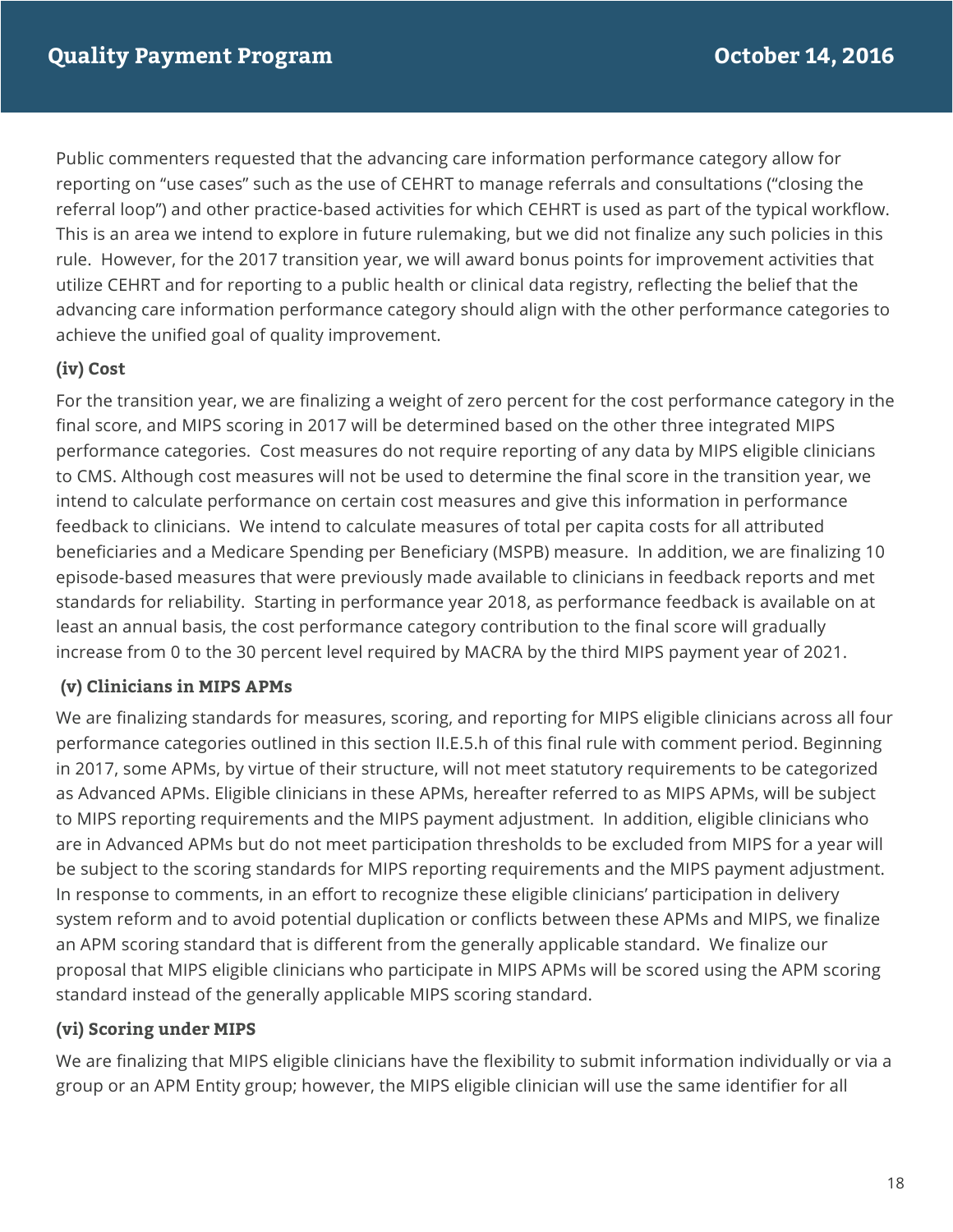performance categories. The finalized scoring methodology has a unified approach across all performance categories, which will help MIPS eligible clinicians understand in advance what they need to do in order to perform well in MIPS. The three performance category scores (quality, improvement activities, and advancing care information) will be aggregated into a final score. The final score will be compared against a MIPS performance threshold of 3 points. The final score will be used to determine whether a MIPS eligible clinician receives an upward MIPS payment adjustment, no MIPS payment adjustment, or a downward MIPS payment adjustment as appropriate. Upward MIPS payment adjustments may be scaled for budget neutrality, as required by MACRA. The final score will also be used to determine whether a MIPS eligible clinician qualifies for an additional positive adjustment factor for exceptional performance. The performance threshold will be set at 3 points for the transition year, such that clinicians engaged in the program who successfully report one quality measure can avoid a downward adjustment. MIPS eligible clinicians submitting additional data for one or more of the three performance categories for at least a full 90-day period may quality for varying levels of positive adjustments.

 In future years of the program, we will require longer performance periods and higher performance in order to avoid a negative MIPS payment adjustment.

#### **(vii) Performance Feedback**

 We are finalizing a process for providing performance feedback to MIPS eligible clinicians. Initially, we will provide performance feedback on an annual basis. In future years, we aim to provide performance feedback on a more frequent basis, as well as providing feedback on the performance categories of actionable feedback that they can use to improve care. We are finalizing our proposal to make performance feedback available using a web-based application. Further, we are finalizing our proposal to contained in the performance feedback to MIPS eligible clinicians where applicable. improvement activities and advancing care information in line with clinician requests for timely, leverage additional mechanisms such as health IT vendors and registries to help disseminate data

#### **(viii) Targeted Review Processes**

 We are finalizing a targeted review process under MIPS wherein a MIPS eligible clinician may request that we review the calculation of the MIPS payment adjustment factor and, as applicable, the calculation of the additional MIPS payment adjustment factor applicable to such MIPS eligible clinician for a year.

## **(ix) Third Party Intermediaries**

 We are finalizing requirements for third party data submission to MIPS that are intended to decrease burden to individual clinicians. Specifically, qualified registries, QCDRs, health IT vendors, and CMS- approved survey vendors will have the ability to act as intermediaries on behalf of MIPS eligible clinicians and groups for submission of data to CMS across the quality, improvement activities, and advancing care information performance categories.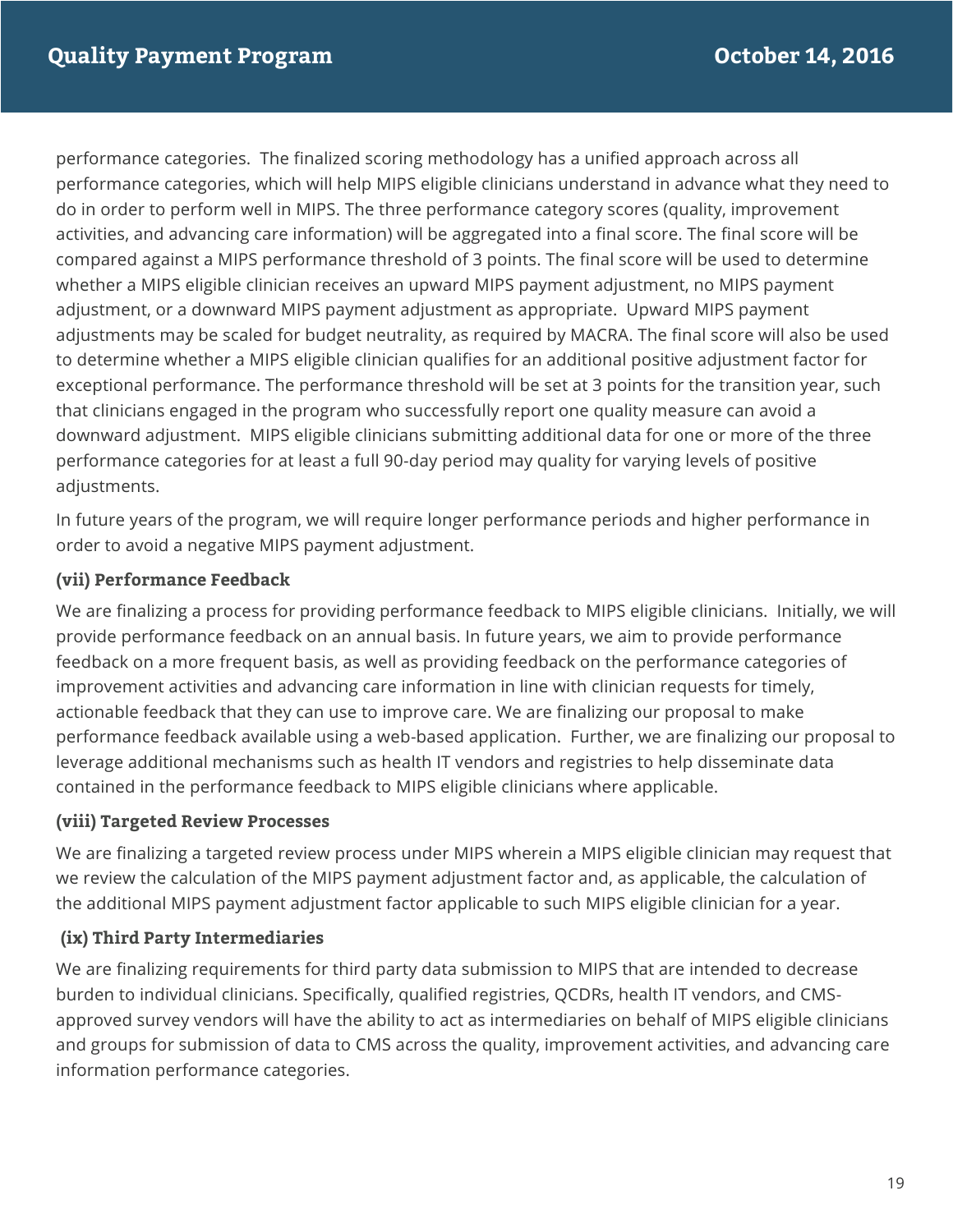## **(x) Public Reporting**

 We are finalizing a process for public reporting of MIPS information through the Physician Compare Web site, with the intention of promoting fairness and transparency. We are finalizing public reporting of a MIPS eligible clinician's data; for each program year, we will post on a public Web site, in an easily understandable format, information regarding the performance of MIPS eligible clinicians or groups under MIPS.

# **5. Payment Adjustments**

 We estimate that approximately 70,000 to 120,000 clinicians will become QPs in 2017 and approximately 125,000 to 250,000 clinicians will become QPs in 2018 through participation in Advanced APMs; they are estimated to receive between \$333 million and \$571 million in APM Incentive Payments for CY 2019. As with MIPS, we expect that APM participation will drive quality improvement for clinical care provided to Medicare beneficiaries and to all patients in the health care system.

 Under the policies finalized in this rule, we estimate that, between approximately 592,000 and 642,000 eligible clinicians will be required to participate in MIPS in its transition year. In 2019, MIPS payment adjustments will be applied based on MIPS eligible clinicians' performance on specified measures and activities within three integrated performance categories; the fourth category of cost, as previously outlined, will be weighted to zero in the transition year. Assuming that 90 percent of eligible clinicians of all practice sizes participate in the program, we estimate that MIPS payment adjustments will be approximately equally distributed between negative MIPS payment adjustments (\$199 million) and positive MIPS payment adjustments (\$199 million) to MIPS eligible clinicians, to ensure budget neutrality. Positive MIPS payment adjustments will also include an additional \$500 million for exceptional performance payments to MIPS eligible clinicians whose performance meets or exceeds a threshold final score of 70. These MIPS payment adjustments are expected to drive quality improvement in the provision of MIPS eligible clinicians' care to Medicare beneficiaries and to all patients in the health care system. However, the distribution could change based on the final population of MIPS eligible clinicians for CY 2019 and the distribution of scores under the program. We believe that starting with these modest initial MIPS payment adjustments, representing less than 0.2 percent of Medicare expenditures for physician and clinical services, is in the long-term best interest of maximizing participation and starting the Quality Payment Program off on the right foot, even if it limits the upside during the transition year. The increased availability of Advanced APM opportunities, including through Medical Home models, also provides earlier avenues to earn bonus payments for those who choose to participate. participate.<br>20<br>20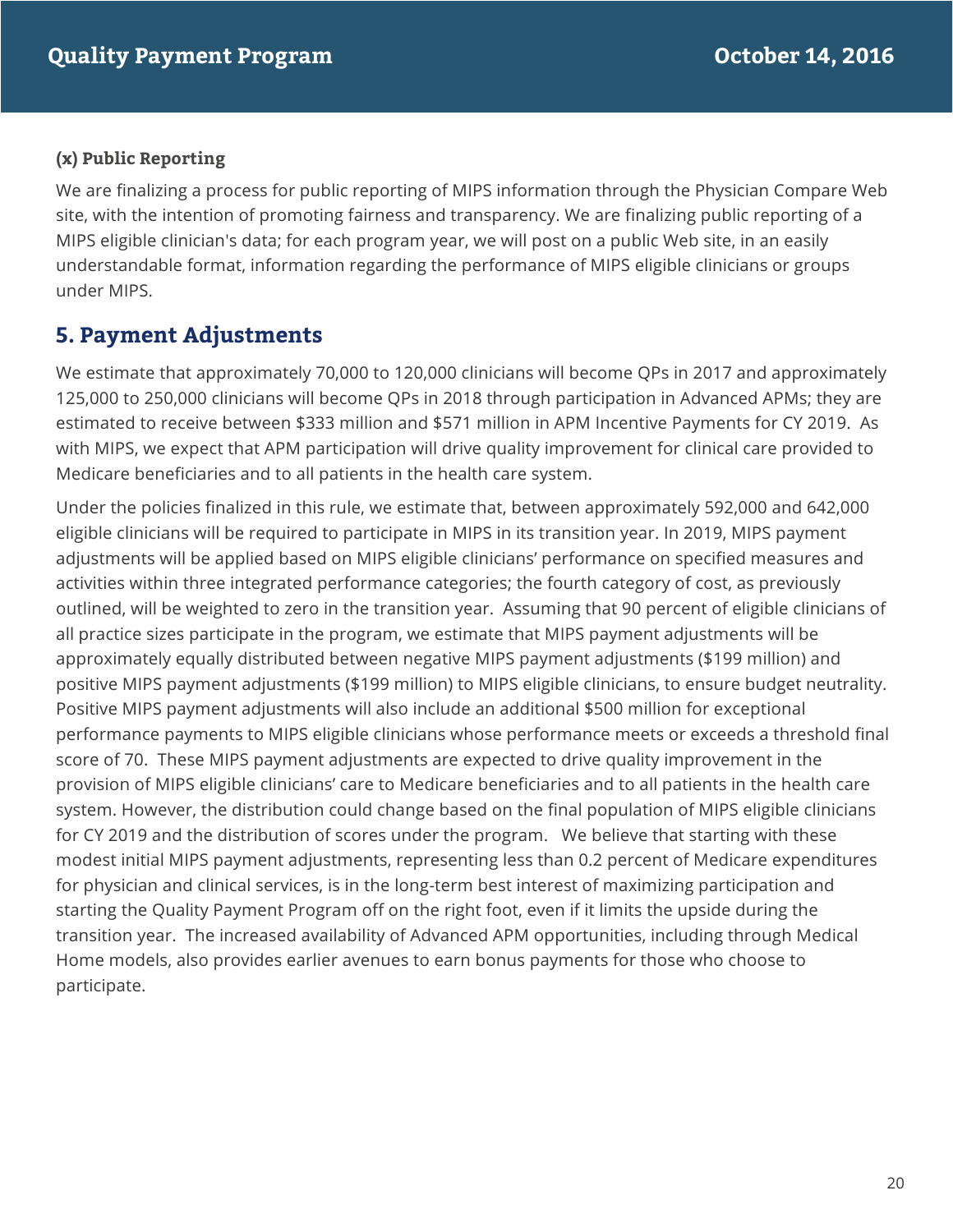# **6. The Broader Context of Delivery System Reform and Healthcare System Innovation**

 from traditional FFS payments in Medicare towards a payment system focused on linking physician reimbursements to quality care through APMs (http://www.hhs.gov/about/news/2015/01/26/better- reimbursements-from-volume-to-value.html#) and other value-based purchasing arrangements. This is part of an overarching Administration strategy to transform how health care is delivered in America, changing payment structures to improve quality and patient health outcomes. The policies finalized in this rule are intended to continue to move Medicare away from a primarily volume-based FFS payment system for physicians and other professionals. In January 2015, the Administration announced new goals for transforming Medicare by moving away smarter-healthier-in-historic-announcement-hhs-sets-clear-goals-and-timeline-for-shifting-medicare-

 The Affordable Care Act includes a number of provisions, for example, the Medicare Shared Savings Program, designed to improve the quality of Medicare services, support innovation and the establishment of new payment models, better align Medicare payments with health care provider costs, strengthen Medicare program integrity, and put Medicare on a firmer financial footing.

 The Affordable Care Act created the Center for Medicare and Medicaid Innovation (Innovation Center). The Innovation Center was established by section 1115A of the Act (as added by section 3021 of the Affordable Care Act). The Innovation Center's mandate gives it flexibility within the parameters of section 1115A of the Act to select and test promising innovative payment and service delivery models. The Congress created the Innovation Center for the purpose of testing innovative payment and service delivery models to reduce program expenditures while preserving or enhancing the quality of care provided to those individuals who receive Medicare, Medicaid, or CHIP benefits. See duration and scope of a model being tested if (1) the Secretary finds that such expansion (i) is expected to reduce spending without reducing the quality of care, or (ii) improve the quality of patient care without result in any increase in) net program spending under applicable titles; and (3) the Secretary finds that such expansion would not deny or limit the coverage or provision of benefits under the applicable title for applicable individuals. https://innovation.cms.gov/about/index.html. The Secretary may through rulemaking expand the increasing spending; (2) the CMS Chief Actuary certifies that such expansion would reduce (or would not

 The Innovation Center's portfolio of models has attracted participation from a broad array of health care providers, states, payers, and other stakeholders, and serves Medicare, Medicaid, and CHIP beneficiaries Medicaid, and CHIP beneficiaries are or soon will be receiving care furnished by the more than 61,000 eligible clinicians currently participating in models tested by the CMS Innovation Center. in all 50 states, the District of Columbia, and Puerto Rico. We estimate that over 4.7 million Medicare,

 Beyond the care improvements for these beneficiaries, the Innovation Center models are affecting millions of additional Americans by engaging thousands of other health care providers, payers, and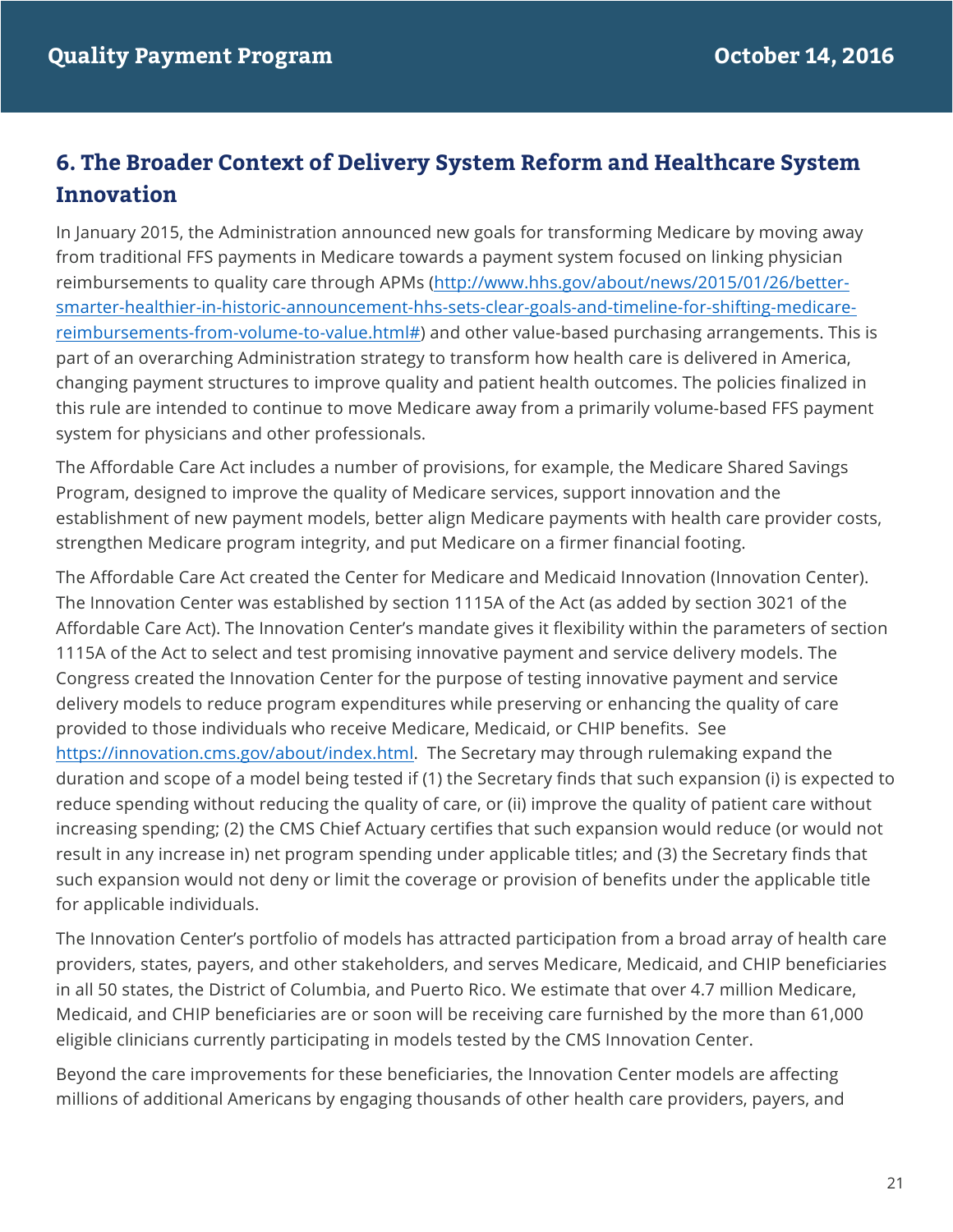states in model tests and through quality improvement efforts across the country. Many payers other than CMS have implemented alternative payment arrangements or models, or have collaborated in the models increases momentum for delivery system transformation and encourages efficiency for health Innovation Center models. The participation of multiple payers in alternative delivery and payment care organizations.

 The Innovation Center works directly with other CMS components and colleagues throughout the federal government in developing and testing new payment and service delivery models. Other federal agencies with which the Innovation Center has collaborated include the Centers for Disease Control and Prevention (CDC), Health Resources and Services Administration (HRSA), Agency for Healthcare Research and Quality (AHRQ), Office of the National Coordinator for Health Information Technology (ONC), Administration for Community Living (ACL), Department of Housing and Urban Development (HUD), Administration for Children and Families (ACF), and the Substance Abuse and Mental Health Services Administration (SAMHSA). These collaborations help the Innovation Center effectively test new models and execute mandated demonstrations.

# **7. Stakeholder Input**

 In developing this final rule with comment period, we sought feedback from stakeholders and the public throughout the process such as in the 2016 Medicare PFS Proposed Rule; the Request for Information Regarding Implementation of the Merit-based Incentive Payment System, Promotion of Alternative Payment Models, and Incentive Payments for Participation in Eligible Alternative Payment Models (hereafter referred to as the MIPS and APMs RFI); listening sessions; conversations with a wide number of stakeholders; and consultation with tribes and tribal officials through an All Tribes' Call on May 19, 2016 and several conversations with the CMS' Tribal Technical Advisory Group. Through the MIPS and APMs RFI published in the **Federal Register** on October 1, 2015 (80 FR 59102 through 59113), the Secretary of Health and Human Services (the Secretary) solicited comments regarding implementation of certain aspects of the MIPS and broadly sought public comments on the topics in section 101 of the MACRA, received numerous public comments in response to the MIPS and APMs RFI from a broad range of sources including professional associations and societies, physician practices, hospitals, patient groups, and health IT vendors. On May 9, 2016, we published in the **Federal Register** a proposed rule for the Merit-based Incentive Payment System and Alternative Payment Model Incentive under the Physician Fee Schedule, and Criteria for Physician-Focused Payment Models (81 FR 28161 through 28586). In our proposed rule, we provided the public with proposed policies, implementation strategies, and regulation text, in addition to seeking additional comments on alternative and future approaches for MIPS and APMs. The comment period closed June 27, 2016. including the incentive payments for participation in APMs and increasing transparency of PFPMs. We

 spectrum of stakeholders. We thank our many commenters and acknowledge their valued input In response to both the RFI and the proposed rule, we received a high degree of interest from a broad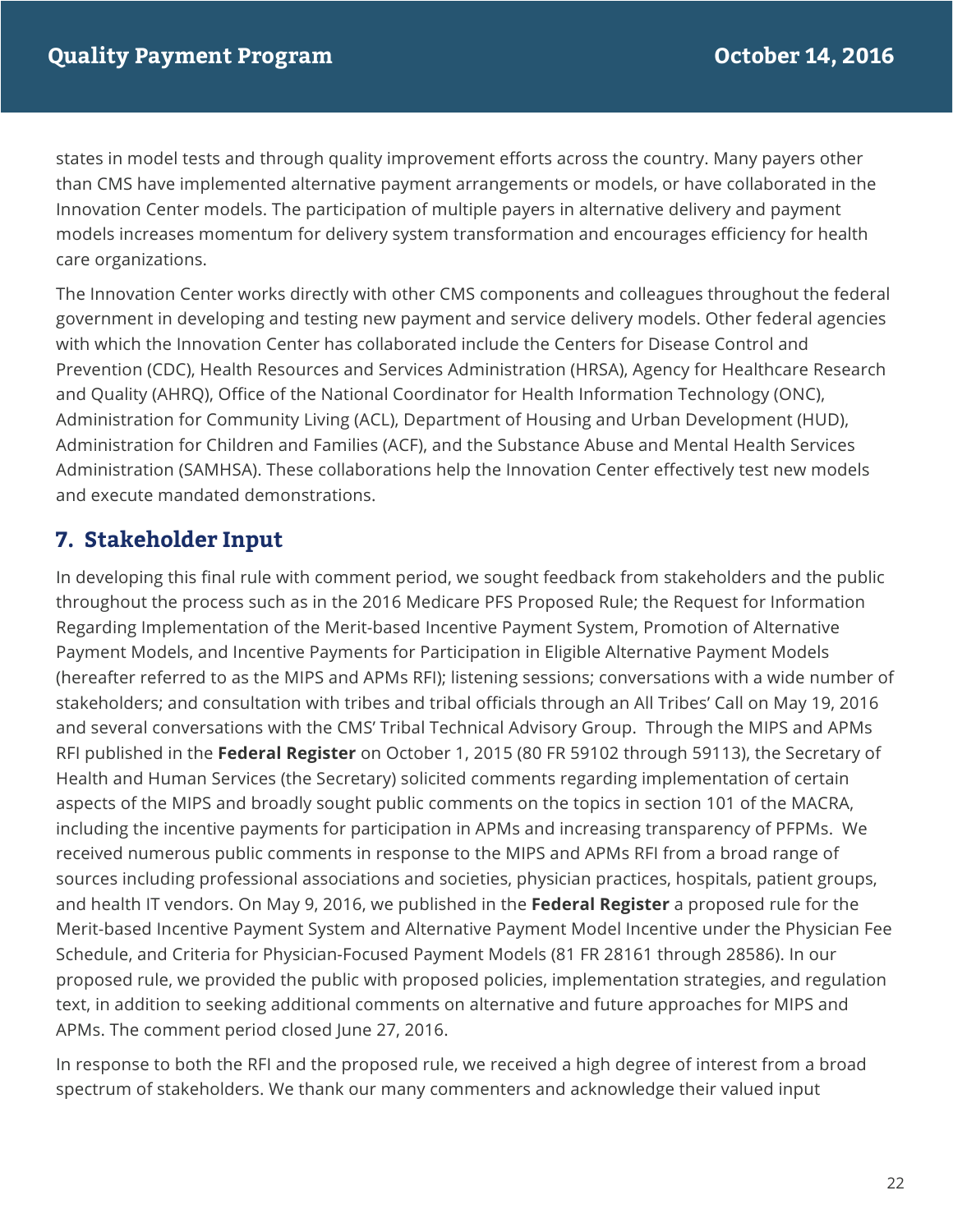throughout the proposed rule process. We discuss and respond to the substance of relevant comments support establishment of the Quality Payment Program and maintain optimism as we move from FFS Medicare payment towards an enhanced focus on the quality and value of care. Public support for our proposed approach and policies in the proposed rule focused on the potential for improving the quality of care delivered to beneficiaries and increasing value to the public—while rewarding eligible clinicians for their efforts. In this early stage of a new program, commenters urged CMS to maintain flexibility and and desire to work with CMS to increase the relevance of MIPS activities and measures for physicians and patients and to expand the number and scope of APMs. We have sought to adopt these sentiments throughout relevant sections of this final rule with comment period. Commenters continue to express concern with elements of the legacy programs incorporated into MIPS. We appreciate the many comments received regarding the proposed measures and activities and address those throughout this final rule with comment period. We intend to work with stakeholders to continually seek to connect the program to activities and measures that will result in improvement in care for Medicare beneficiaries. Commenters also continue to be concerned regarding the burden of current and future requirements. Although many commenters recognize the reduced burden from streamlined reporting in MIPS compared to prior programs, they believe CMS could undertake additional steps to improve reporting efficiency. We appreciate provider concerns with reporting burden and have tried to reduce burden where possible while meeting the intent of the MACRA, including our obligations to improve patient outcomes through this quality program. in the appropriate sections of this final rule with comment period. In general, commenters continue to promote maximized clinician participation in MIPS and APMs. Commenters also expressed a willingness

 be inconsistent with the statute. In keeping with our objectives of maintaining transparency in the program, we outline in the appropriate sections of the rule suggestions from commenters that were considered but found to be inconsistent with the statute. In several cases, commenters made suggestions for changes that we considered and ultimately found to

 Commenters have many concerns about their ability to participate effectively in MIPS in 2017 and the program's impacts on small practices, rural practitioners, and various specialty practitioner types. We have attempted to address these concerns by including transitional policies and additional flexibility in relevant sections of the final rule with comment period to encourage participation by all eligible clinicians and practitioner types, and avoid undue impact on any particular group.

 Commenters present substantial enthusiasm for broadening opportunities to participate in APMs and the development of new Advanced APMs. Commenters suggest a number of resources should be made available to assist them in moving towards participation in APMs and have submitted numerous proposals for enhancing the APM portfolio and shortening the development process for new APMs. In particular, commenters urged us to modify existing Innovation Center models so they can be classified as Advanced APMs. We appreciate commenters' eagerness to participate in Advanced APMs and to be a part of transforming care. While not within the scope of this rule, we note that CMS has developed in